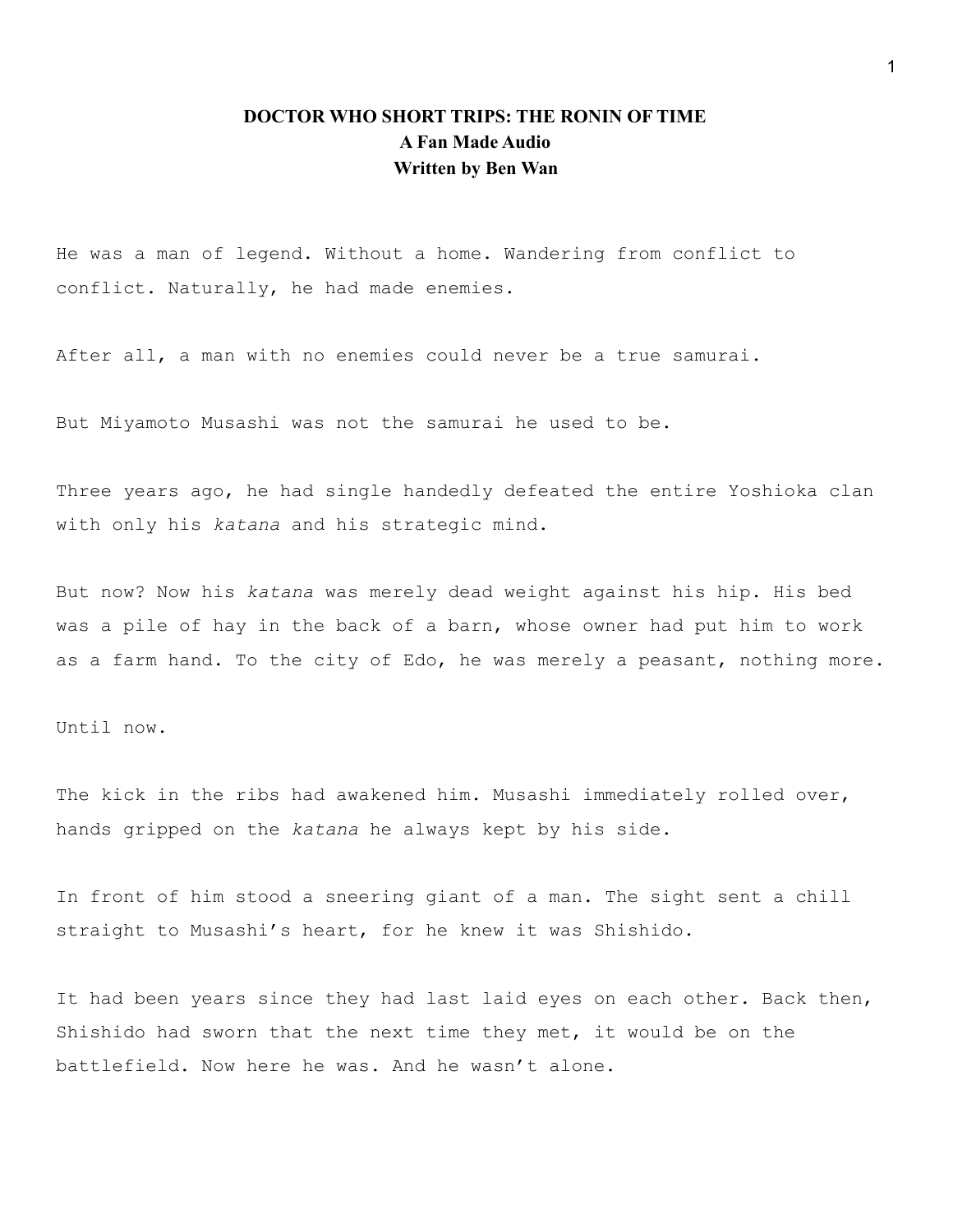Behind his enemy stood a crowd of familiar faces. All of Musashi's neighbors. Shishido had probably told the rest of Edo who he was and led them over to the barn.

Musashi relaxed his grip on the *katana*. Shishido wouldn't kill him here. Not in a public ambush. There'd be no honor in that.

"So...it *is* you. *Musashi*," sneered Shishido as he spat the name with venom. Yes, *that* name. Gone were the times when people shuddered at the very mention of it. Now, the name "Miyamoto Musashi" only reminded him of who he used to be.

"Too long I've spent trying to find you. A pity." Shishido glanced him up and down. "Now, it'd be a waste to challenge you."

"You're probably right," said Musashi. To the amazement of the crowd, he turned his back and lay down in the hay as if nothing had happened. The crowd burst into laughter. Shishido fumed. "I'm not finished!"

"You talk too much," replied Musashi.

Shishido's face turned redder. "Tomorrow! At this hour, in the field there! Do you accept?!" Musashi raised his head. He had been waiting for the customary challenge to come. Now that it was here, he had no choice.

"Accepted. Now if you're done, I'd like to go back to sleep."

Shishido stormed off as the crowd whispered to themselves. *Did you see how he turned his back on Shishido? He must be confident in his victory.*

But as Musashi closed his eyes, he knew the truth: he wasn't confident. He was *terrified*. For Shishido was not his usual opponent.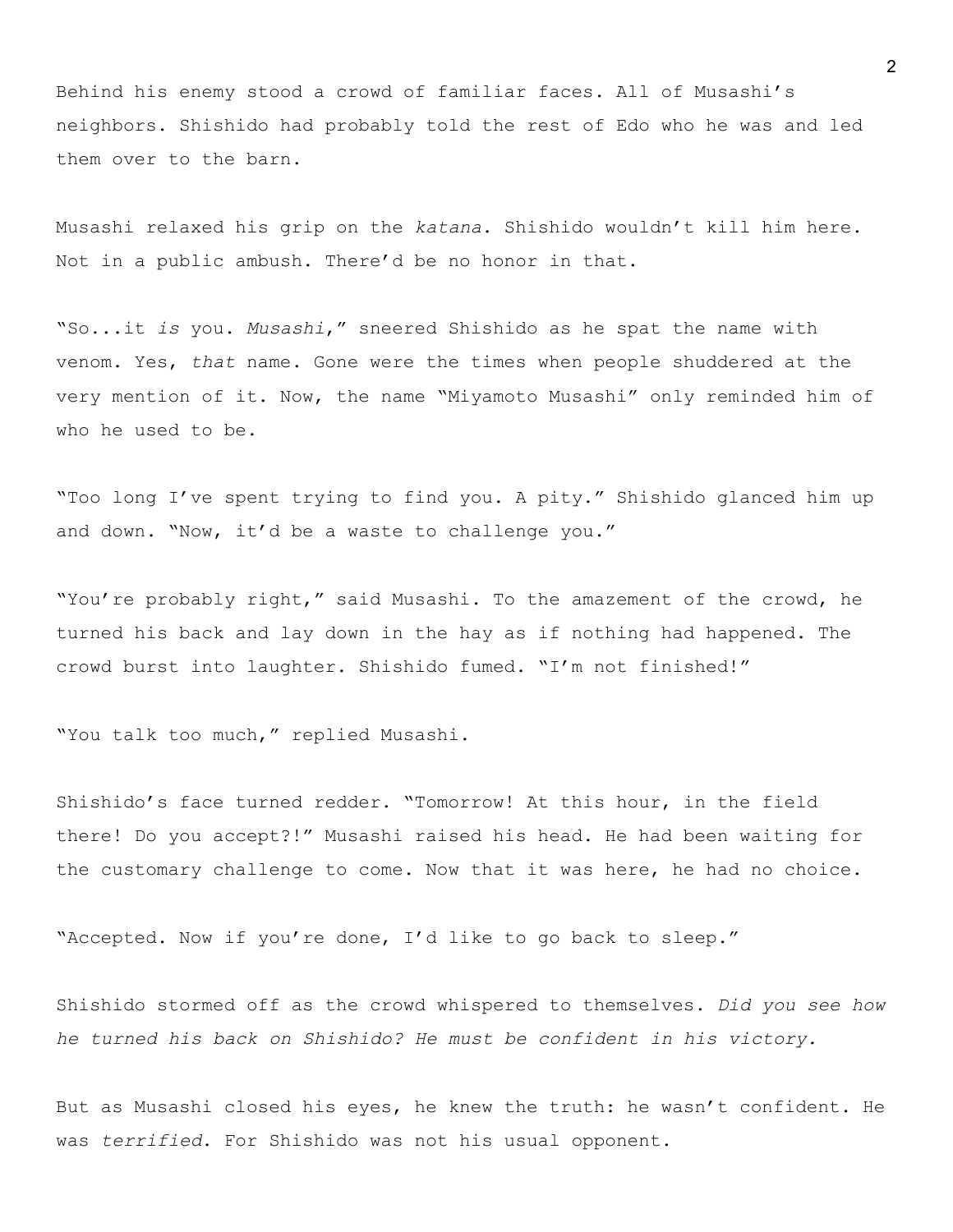Shishido was a master of the *kusarigama* sickle. But the sickle itself wasn't the problem. It was the chain attached to it.

Over the past few years, Shishido had developed a reputation. He would wrap the chain around his opponent's sword, pull it away, and slay his enemy with a slice of his sickle. All within seconds.

He had been so accurate, in fact, that people spoke of swords literally flying out of his opponents' hands. Whether or not it was true, one thing was certain: no ronin had walked away from Shishido alive. Because of his unbeatable reputation, Shishido even had the audacity to have the chain made in *gold*. Musashi could see the tactical advantage in that, however. The gold could create more of a glare from the sun to blind the opponent.

*But what could he do against it?* The image of facing that chain kept Musashi awake. He tossed and turned in the hay, ignoring the growling from his stomach as he tried to think of a strategy. Would this be his final duel? Would he survive? Soon, the growling grew louder, almost sounding like the scraping of steel.

Musashi opened his eyes. That wasn't his stomach. It was coming from outside. With his hand over the *katana*, he peeked out of the stable. Perhaps Shishido had wanted to duel early.

But it wasn't Shishido. Outside was a strange, giant blue box. Was he *that* unfocused these days that he never noticed it earlier? Before he could think, a man emerged from it.

A man unlike any he had seen before. His hair was not long and black, it was short and brown, like the color of earth. His facial features were those of a foreigner and his clothes looked oddly formal and informal at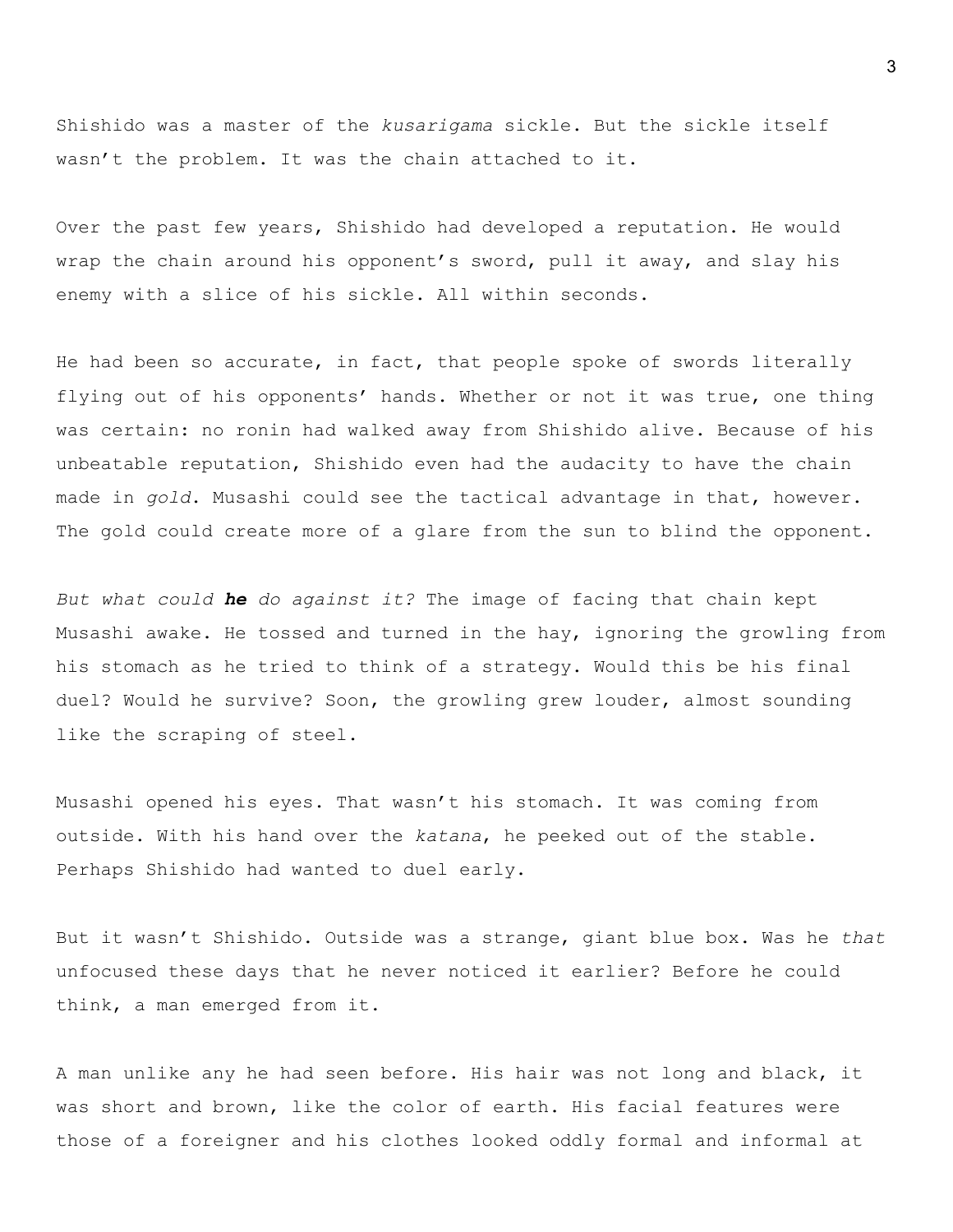the same time. But strangest of all was that he appeared to be...talking *to* the box?

"Well done, old girl. Now let's see what this time ripple could be..." The stranger suddenly stopped as he spotted Musashi. "Oh, hello."

Musashi reacted the only way he knew how. Within seconds, he closed the distance and unsheathed the *katana*, his blade stopping a hair away from the stranger's throat.

"Who are you?"

The stranger held up his hands. To Musashi's surprise, he looked remarkably calm. Almost as if he were used to having a weapon thrust into his face.

"That's an awfully rude way to greet a man. I'm the Doctor."

(That meant nothing to Musashi. He had no need for a doctor.) "I'd ask 'how do you do,' but I think your *katana* answers that for me. The so-called Doctor eyed t he blade.

Curious, Musashi studied the stranger's face. This wasn't a foe. He carried no weapon on him nor had he made any attempts to reach for one. Yet something about him was deceptively dangerous. An eerie calmness under pressure. One that pointed to a lifetime more experience in combat than he had faced himself.

"You do not cower in the face of danger." "Well, I'd certainly hope not." "You are a great warrior, then." "Now, I didn't say that..."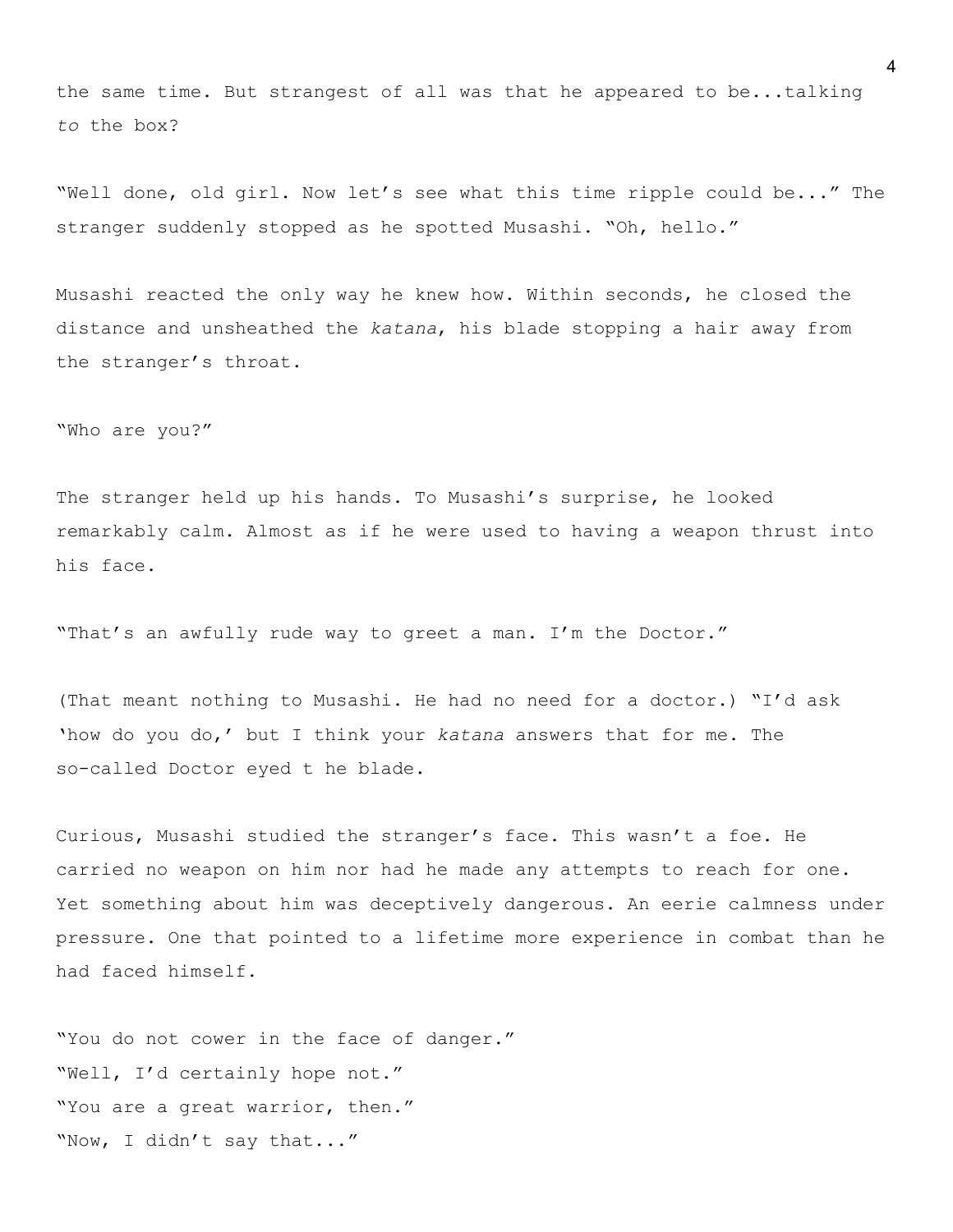"Do not deny it. I know one when I see one." "Well I'm afraid you're wrong. Now, I'm sorry to have bothered you, but I think I should be on my way." The Doctor stepped back, as if planning to return to his box.

"Wait." Suddenly, Musashi lowered the *katana*. If this man was a warrior, perhaps he could guide him. Perhaps he'd know how to defeat Shishido.

"I did not mean to offend you. I seek guidance."

The Doctor studied him more closely. "Well, now that you asked nicely, perhaps I could see what I could do."

"Do you know how to defeat a *kusarigama* sickle?" asked Musashi.

"Sickles? Not really my area, I'm afraid," said the Doctor.

"But surely you have a weapon of choice."

The Doctor shook his head. "Again, not my area." Musashi looked surprised. A warrior without weapons was either a complete fool or a powerful warrior indeed. The Doctor continued. "As far as I'm concerned, the best weapon is the mind."

"Ah. That, I can respect." Musashi sheathed his *katana* and bowed. "It is an honor to meet you, Doctor. I am Miyamoto Musashi."

"Miyamoto-" Suddenly, the Doctor looked at him with interest. "Oh, of course! Miyamoto Musashi! It's an honor."

"It is?" The Doctor's sudden enthusiasm seemed to come from out of nowhere as he bowed in return.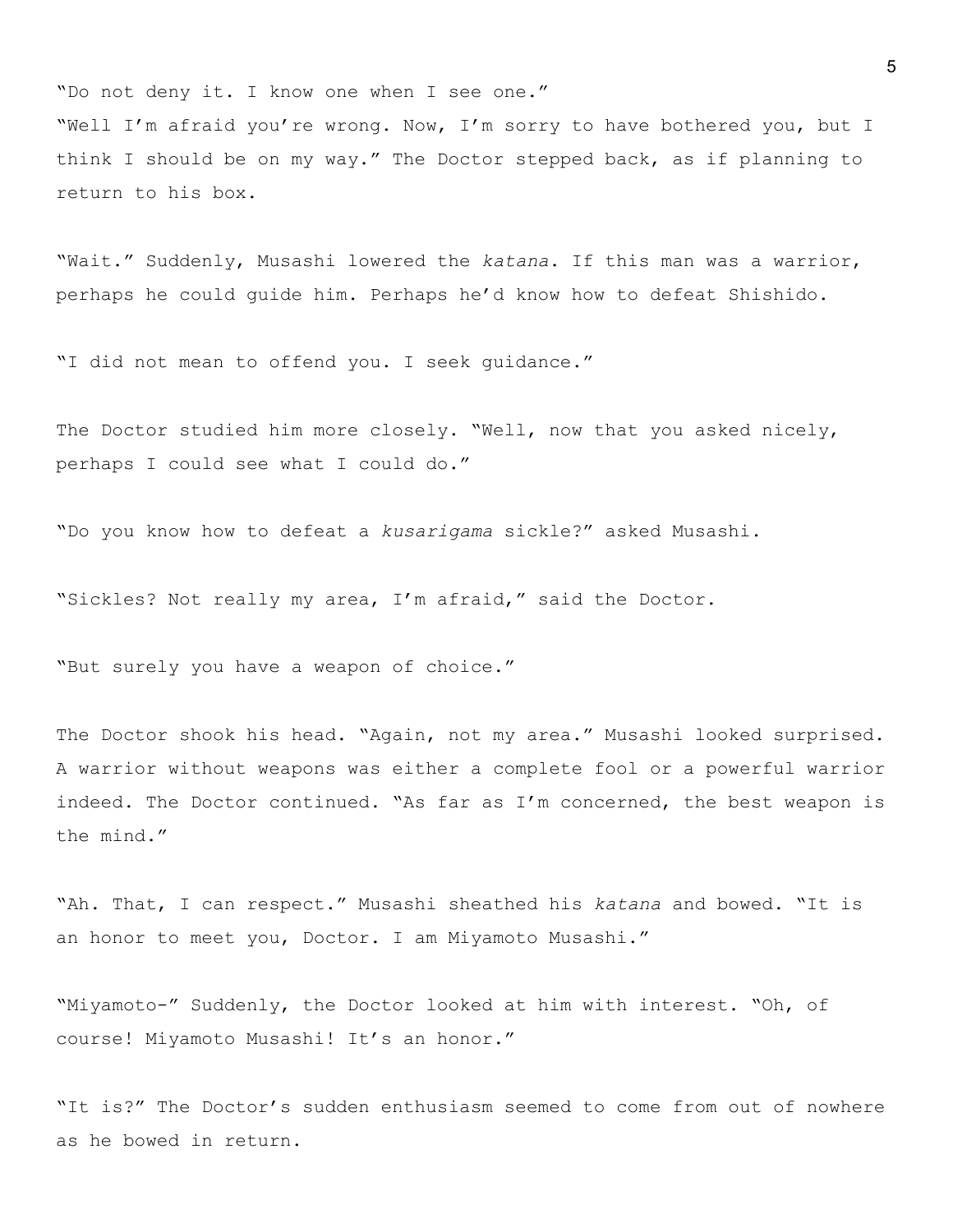"Yes, of course it is. Now, what did you say about sickles?"

"My opponent, he wields a *kusarigama* sickle. He has remained undefeated."

"Is that so?" wondered The Doctor out loud. His eyes peered into Musashi's. They were a strange blue color. Not brown like others he knew. "And you're afraid you won't be able to defeat him."

Musashi looked surprised. This man hadn't just looked into his eyes. He had read his soul. "How do you know this?!" he blurted out.

"Chalk it up to experience in conflict. Have you noticed anything unusual recently? Anything that doesn't belong?" "Yes."

"And what would that be?"

"*You.* And your...cabinet."

"Oh yes. But besides that. See, I've been following a time ripple." He noticed Musashi's blank expression, then backtracked. "It's a bit complicated to explain, but basically, something's here that shouldn't be. Something that doesn't belong. And I get the feeling your duel and my time ripple are connected." The Doctor locked the blue box behind him. "Come along. We'll devise a strategy. You *are* a student of strategy, aren't you?"

Again, Musashi felt as if the Doctor had read his soul. The mysterious outsider walked past him and the ronin strangely found himself compelled to follow, wondering what had sparked the Doctor's newfound interest in him.

To the Doctor, however, this was no mystery. For the man walking by his side was the most famous samurai of all time.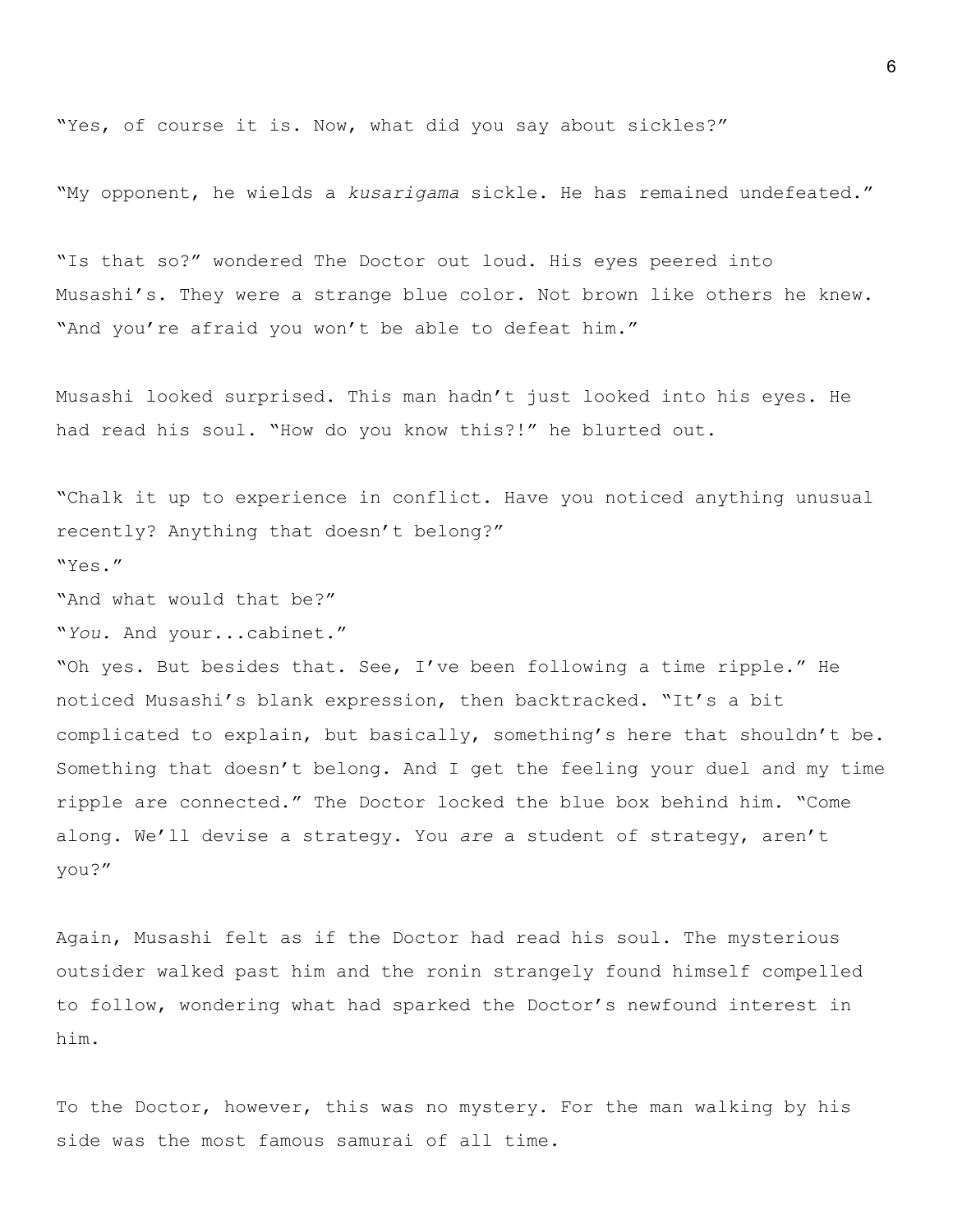*Miyamoto Musashi.* Teacher of the School of Two Swords, but more importantly, author of *The Book of Five Rings*; the strategy handbook that would inspire martial artists and military leaders for centuries to come on Earth. Of course, he wouldn't write that for decades. *This* Musashi was much younger. Still in his twenties.

Then it struck him. The TARDIS had told him that a time ripple was dislodging a fixed point in time and threatening to undo the future of the planet.

Just like all the other ripples that came from the Time War. If anything was going to create an impact on the future, it'd likely involve Musashi.

Without him, there'd be no *Book of Five Rings*. And without a *Book of Five Rings*, who knows how many martial artists would have different fates? How many military leaders would have been defeated? How many wars would be lost? The Doctor was certainly no fan of war. But it had its own place in human history.

Musashi *had* to be at the center of it. But if nothing unusual was happening in his life, then the Doctor had to think of a different source. "Tell me what you know about your opponent, Musashi. What's his name?"

"Shishido." "Fascinating." "So you've heard of him." "Well not exactly," replied the Doctor. From his knowledge, Musashi had over sixty duels in his career. But the one against Shishido in 1607 was barely significant. Not nearly as famous as the three duels against the Yoshioka clan from years before. Or the duel against Sasaki Kojiro in the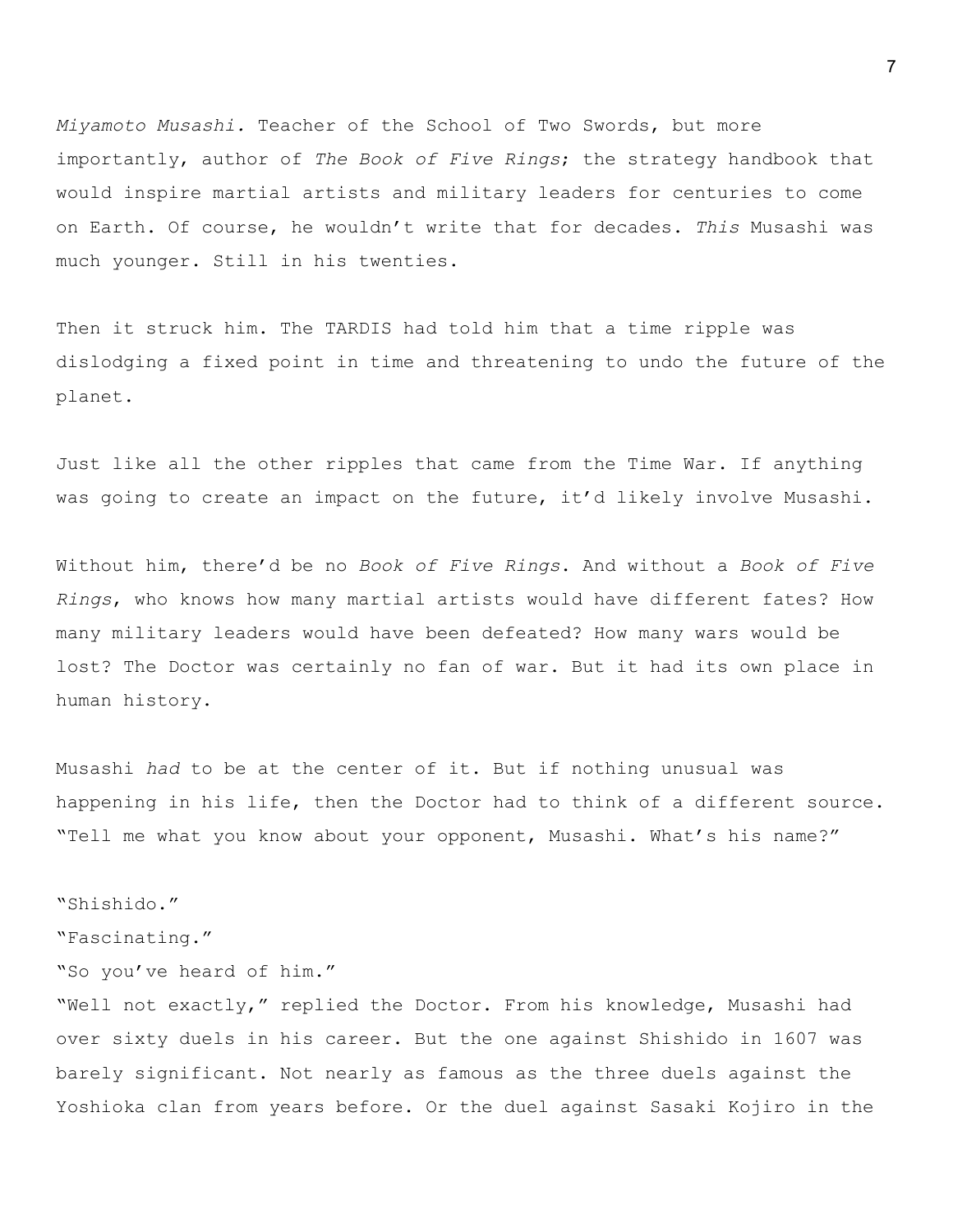years to come. Musashi's duel with Shishido was less of a legend and more of a footnote.

But the fact that the time ripple brought him here could only mean one thing: Musashi was in danger of losing both the duel and his life.

"Shishido is a dangerous ronin. Undefeated. A master in the *kusarigama*, but mostly with the chain. It has never missed a sword." "Never? Seems unlikely..." "He has great power. They say swords fly out of the hands of the men he faces. This is why I seek guidance."

The Doctor thought over how to respond. Musashi would not be able to understand the full extent of the time ripple. Nor could he know about *The Book of Five Rings* when he was decades away from writing it. Right now, the ronin's only interest was in winning. If he were to keep Musashi close to him, he'd have to give him incentive.

"I believe I may be able to assist with that," said the Doctor. " But first, I need to see him use this weapon. Where can we find Shishido?"

Musashi led the Doctor around the corner into the local market. "The merchants will help us."

Luckily, it wasn't hard to get information. One simply had to ask who had seen a warrior carrying a chain and sickle on him. Each merchant was forthcoming to Musashi, though suspiciously glanced at the foreigner with the odd clothes next to him.

Eventually, everyone's story corroborated that Shishido would be practicing in the field outside his farmhouse just a few miles away.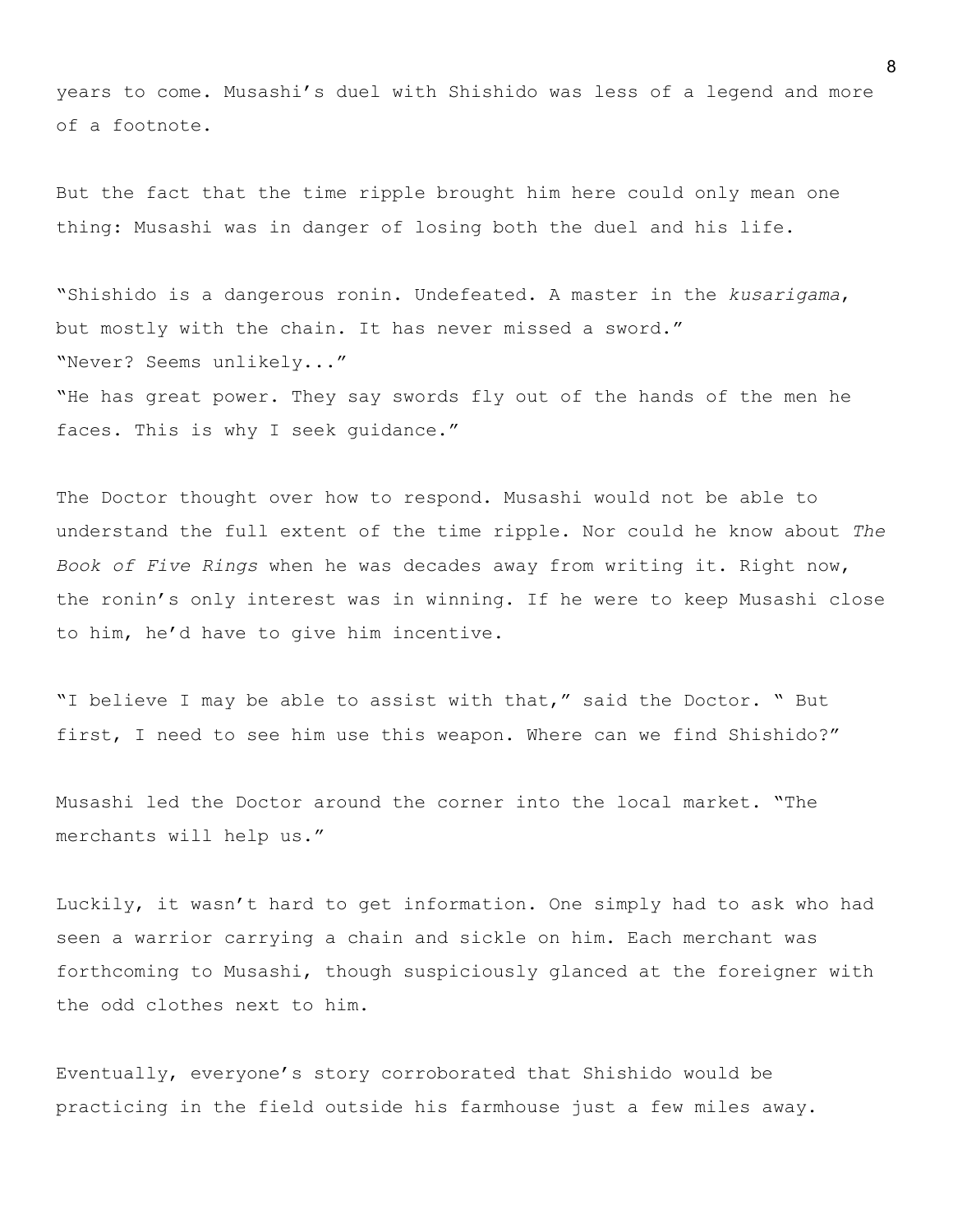The Doctor and Musashi ventured over and waited behind the trees as they watched Shishido in the distance.

Sure enough, he was swinging the chain over his head and practicing his aim. Musashi studied him, seizing the opportunity to size up his opponent further. He appreciated the rationale behind the Doctor's request. It was a mentality that he had already garnered for himself; study the enemy and know his weaknesses. This was all part of the art of war.

But Shishido was sharp. Precise. Every time he swung the chain, he met his target. In fact, he didn't miss *once*. After watching Shishido, Musashi was wracked with more uncertainty than ever before. In spite of all his past successes, would he be able to defeat such an opponent?

Frustrated with his own doubts, Musashi blurted out, "I do not need to witness this."

"On the contrary, it's proving to be most helpful," said the Doctor. "Musashi, is there something odd about that chain to you?"

Musashi looked again as the glare of the sun reflected off the chain. *Ah*, thought Musashi. *The garnishing.*

"The chain is gold. I find it...ostentatious."

"Well, yes and no. Yes, it's ostentatious. No, it's not gold."

"What?"

"*That* is Aurorium steel. Similar to gold. Same in color. But from a planet with a magnet core. It's meant to draw other metals to it. The time ripple must have brought it to Earth in this time period."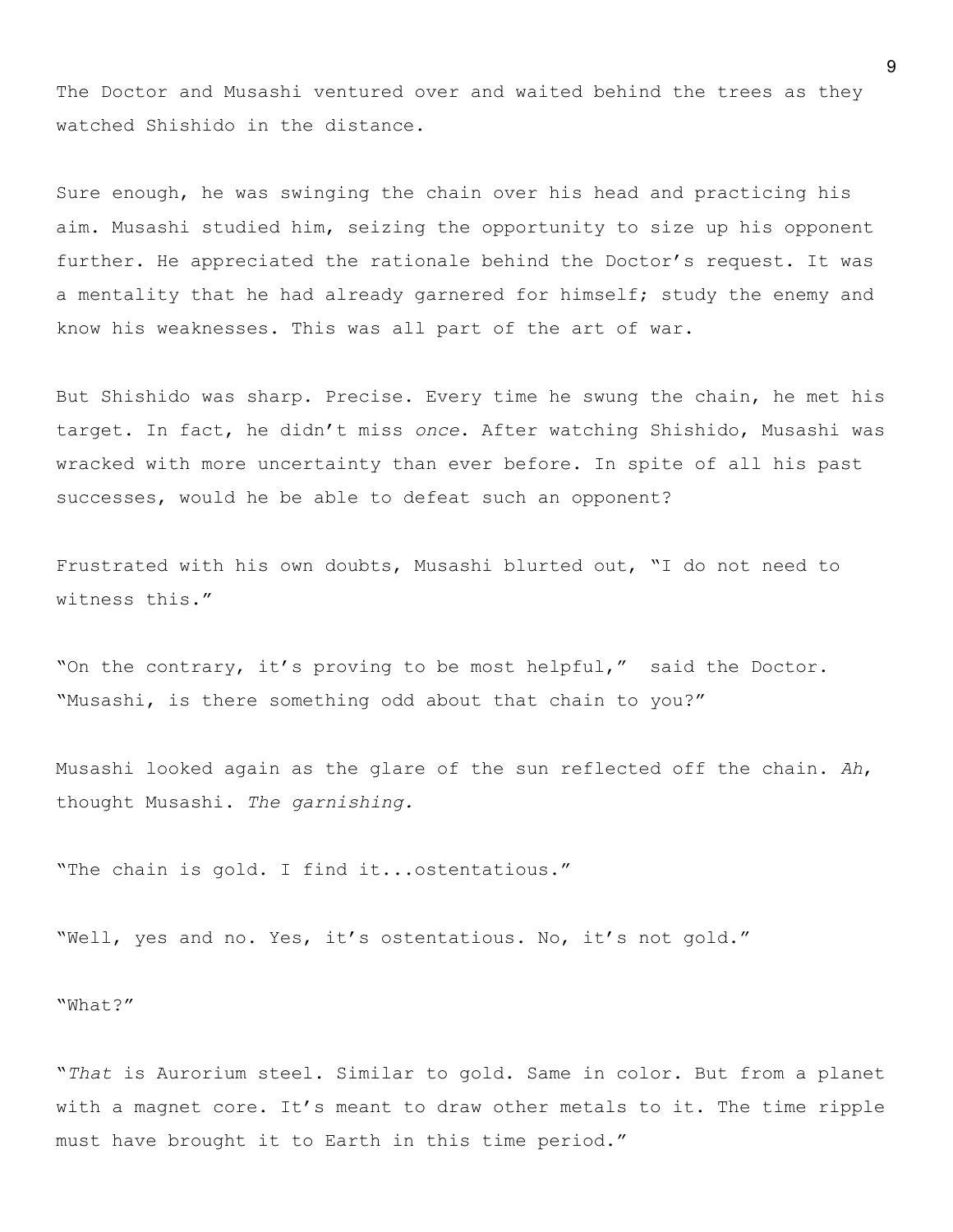Musashi stared blankly. "You speak in riddles, Doctor."

"You said Shishido always manages to capture the sword with that chain. That swords *fly* out of his opponents' hands? It's *not* because of his skill. It's because his chain *attracts* swords to it. Draws them in. That's what makes him unstoppable."

Musashi looked again at Shishido. Whatever respect he had for his rival began to fade away. From what he understood, Shishido was cheating. He fumed. "If Shishido has an unfair advantage, then we have to destroy it."

"We can't."

"And why not?"

"Well for one thing, it's indestructible."

"Then we remove it and we destroy his honor. I will not duel with a man who cheats."

"Destroying the chain will do nothing to his honor. He will just get another one and challenge you with it. You *have* to duel him tomorrow."

"Why?"

"Because, well...you'll have to trust me on this, but because you *have* to." The Doctor refrained from going further. He had said too much already.

Sure, Musashi would survive if he skipped the duel with Shishido. But the duel was part of recorded history. A fixed point in time. For all he knew,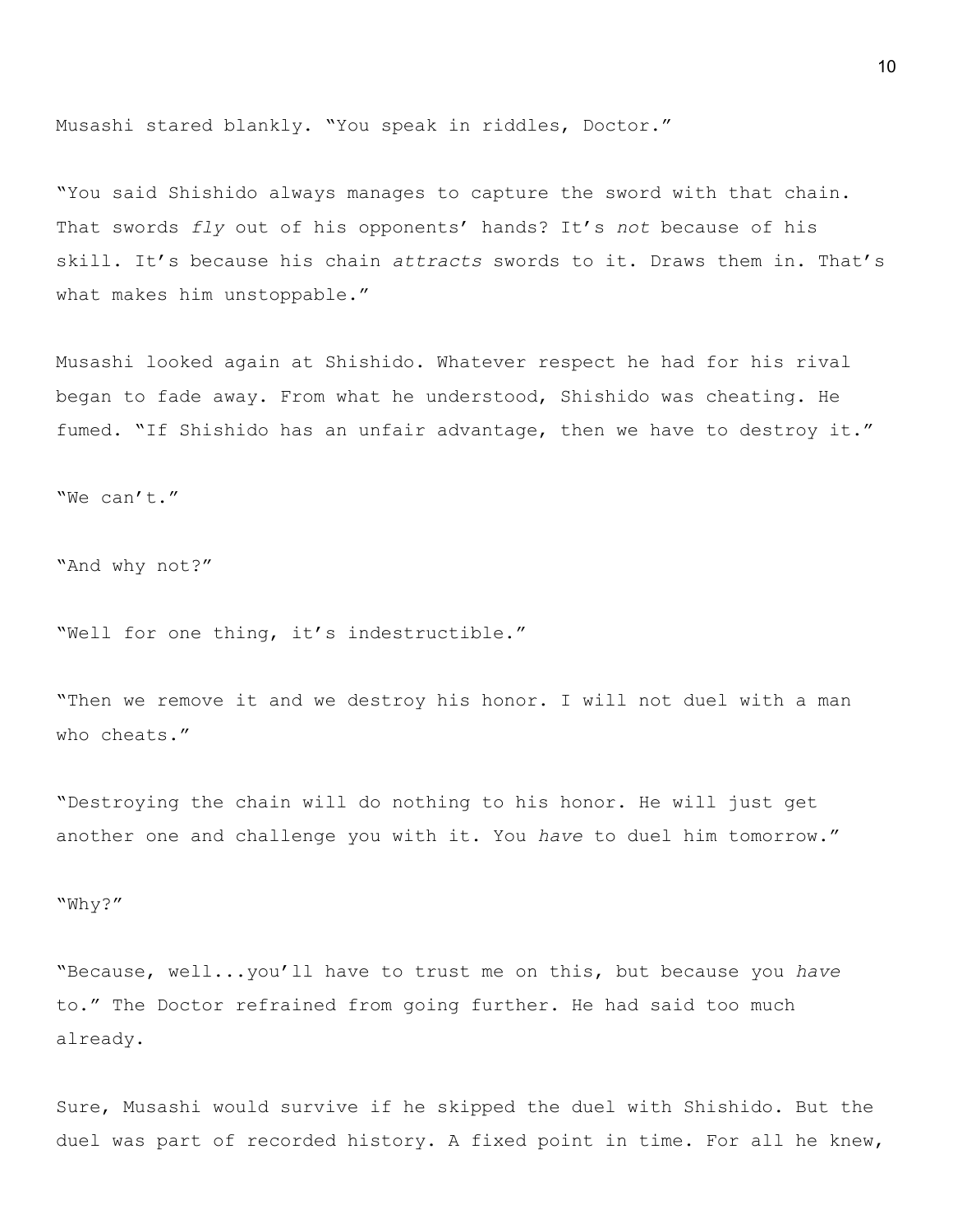there was something more important about this duel than the history books let on. Skipping it would ensure Musashi's survival but it would still damage the web of time.

"You speak in riddles again, Doctor. It frustrates me."

"Let me put it to you this way. How would you live with yourself knowing you could have faced your opponent...but ran away instead? Where would the honor be in that?"

Musashi thought through his words. The Doctor was correct. It wasn't like him to be *this* resistant towards going into a duel. "We can remove the Aurorium. But we replace it with a regular chain. You'll still have to face him, but at least it'll be a fair fight."

Musashi simply shook his head. "No."

The Doctor read the ronin's face, realizing what was happening. The Aurorium steel may have given Shishido an advantage, but it also had succeeded in doing something else. It had made Musashi question himself.

Now, even if Shishido wielded a different chain tomorrow, Musashi would still be terrified of him. His reputation had already put the ronin on edge. To set history back in place, they'd have to do more than just replace Shishido's chain. Musashi would need to regain his confidence.

Quickly, an idea formed in the Doctor's mind. He took a second to congratulate himself for it, then turned to Musashi:

"Very well. You wanted to know the best defense against a *kusarigama*? I can teach you."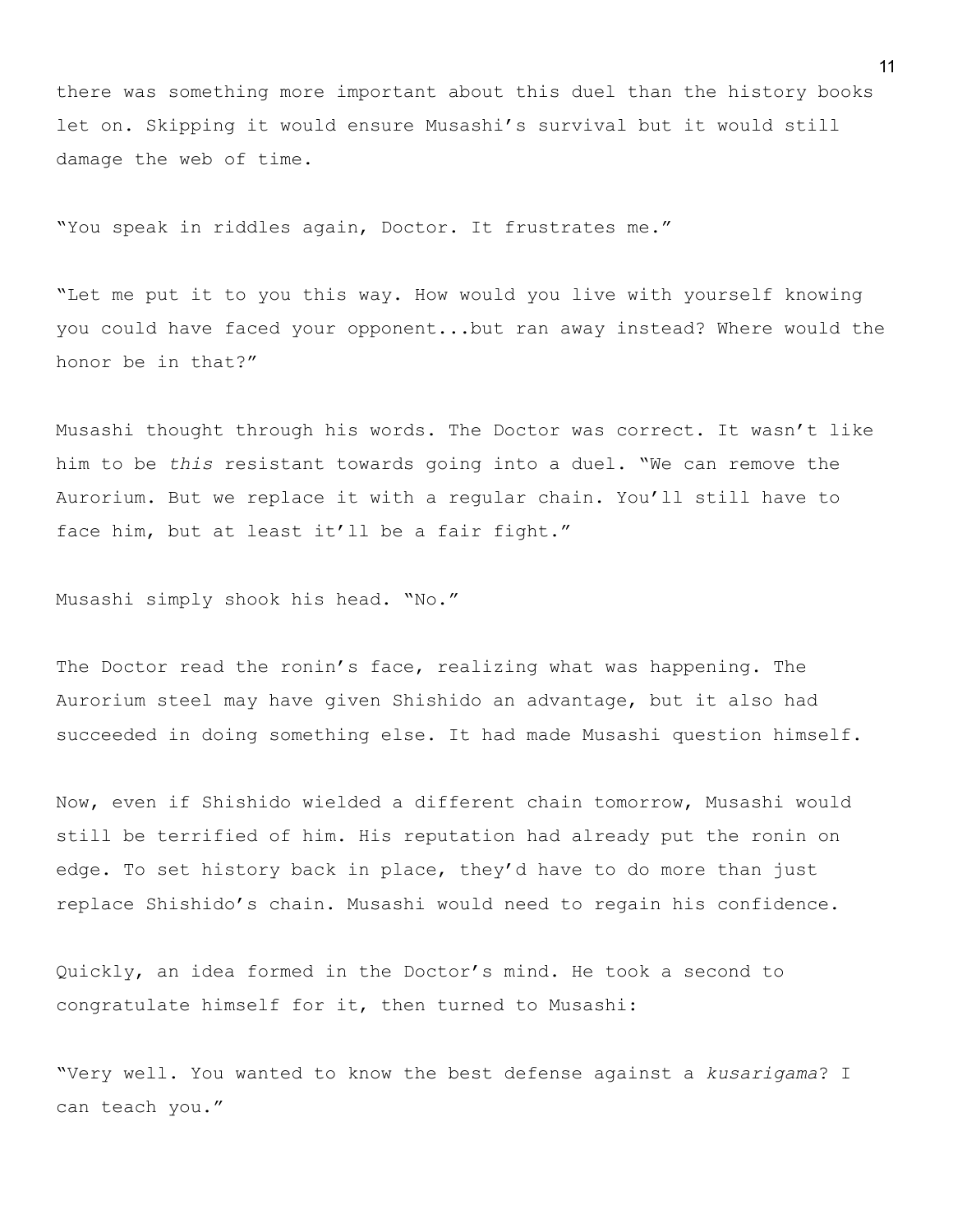"You said you couldn't."

"Because I hadn't thought it through. But I have now. And I'll share how you can defeat him *if*, and only if, you agree to face him tomorrow."

Musashi thought it over. "It appears I have no choice. Show me"

#### \*\*\*\*\*\*\*\*\*\*\*\*\*\*\*\*\*\*\*\*\*\*\*\*\*\*

An hour later, Musashi and the Doctor stood on a separate field. The ronin had his *katana* in hand.

But he had also brought a *wakizashi*; a shorter sword that used to belong to one of the Yoshioka clan until he took it as a trophy. Now it was in the hands of the Doctor as a practice sword for their training.

Musashi was looking forward to learning from a great warrior.

Except the Doctor was spending more time admiring it than using it. "Impressive handiwork. The swordsmith really should have been an artist."

Musashi grew impatient. "You said you'd teach me."

"Oh, yes. The lesson," said the Doctor, as he swung the sword carelessly in the air, making Musashi wonder if he actually knew what he was doing.

Because the Doctor really didn't. In fact, he had no plans to tell Musashi how to defeat Shishido because it was something Musashi would have to figure out on his own.

Instead, he wanted to help clear the cobwebs of the ronin's mind. Force Musashi to move in ways he hadn't moved in three years. And remind him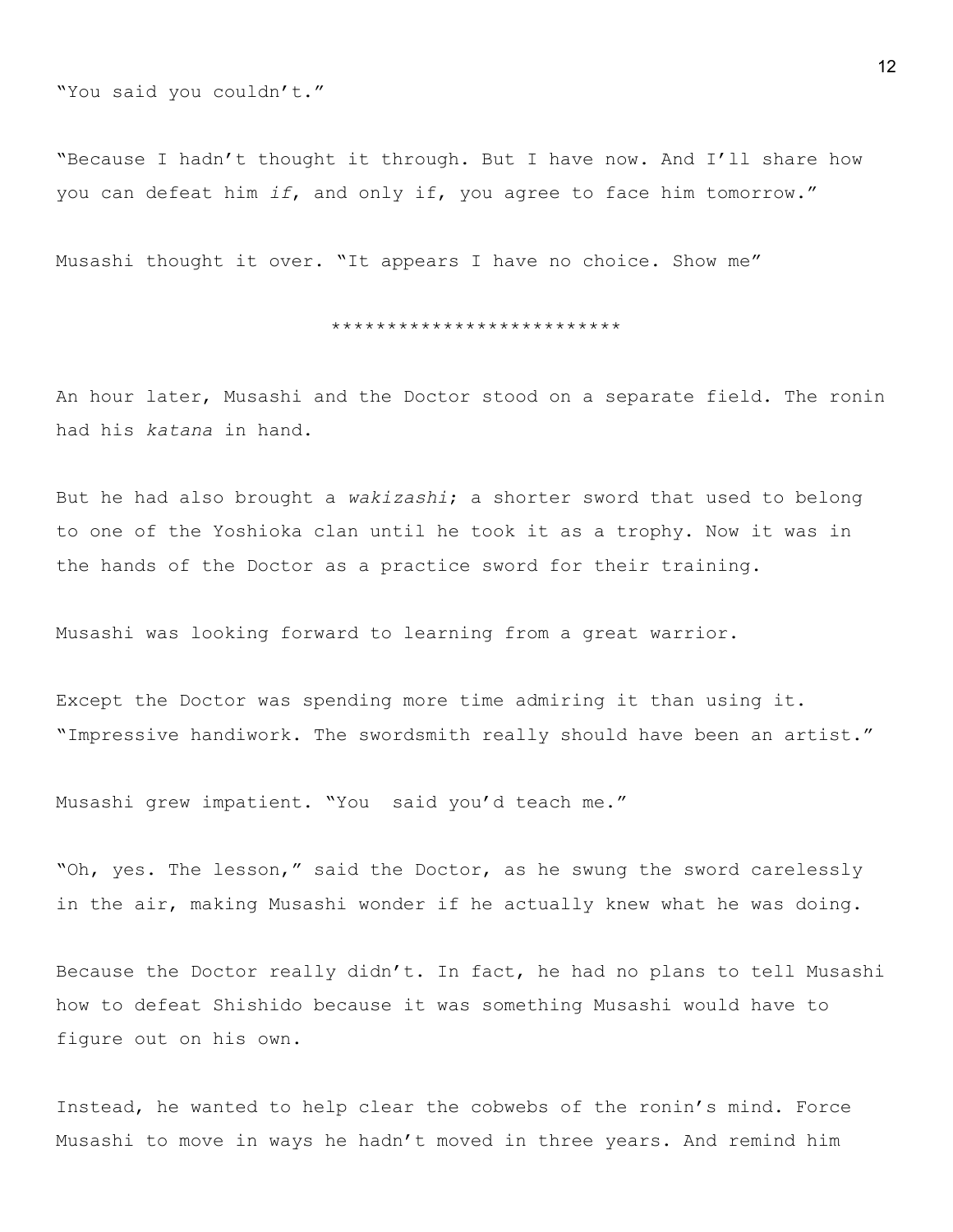that he was the swordsman who defeated the entire Yoshioka clan. *He* was Miyamoto Musashi.

"The lesson...is for you to teach *me* the way of the sword."

"What kind of lesson is that? You do not know yourself?"

"Oh, I know a bit. But I need an idea of what you know first."

"I do not teach, Doctor."

"Really? Maybe give it a chance then. You might like it. *En garde!*"

Musashi didn't know what "*en garde*" meant. But he defended himself accordingly.

For what felt like hours, they clashed swords and Musashi made observations. As he suspected, the Doctor was more experienced than he had let on.

Yet he also seemed strangely terrible at fighting too. His stances were all wrong. He held the *wakizashi* with one hand while the other hand inexplicably flared out to the side.

Musashi was puzzled. "That is not the way of the samurai! What school did you learn your art, Doctor?"

"Well, uh, it wasn't a school, really. Just a few teachers. Like Errol Flynn…"

"Er-rol Flynn? That is not a school I'm familiar with."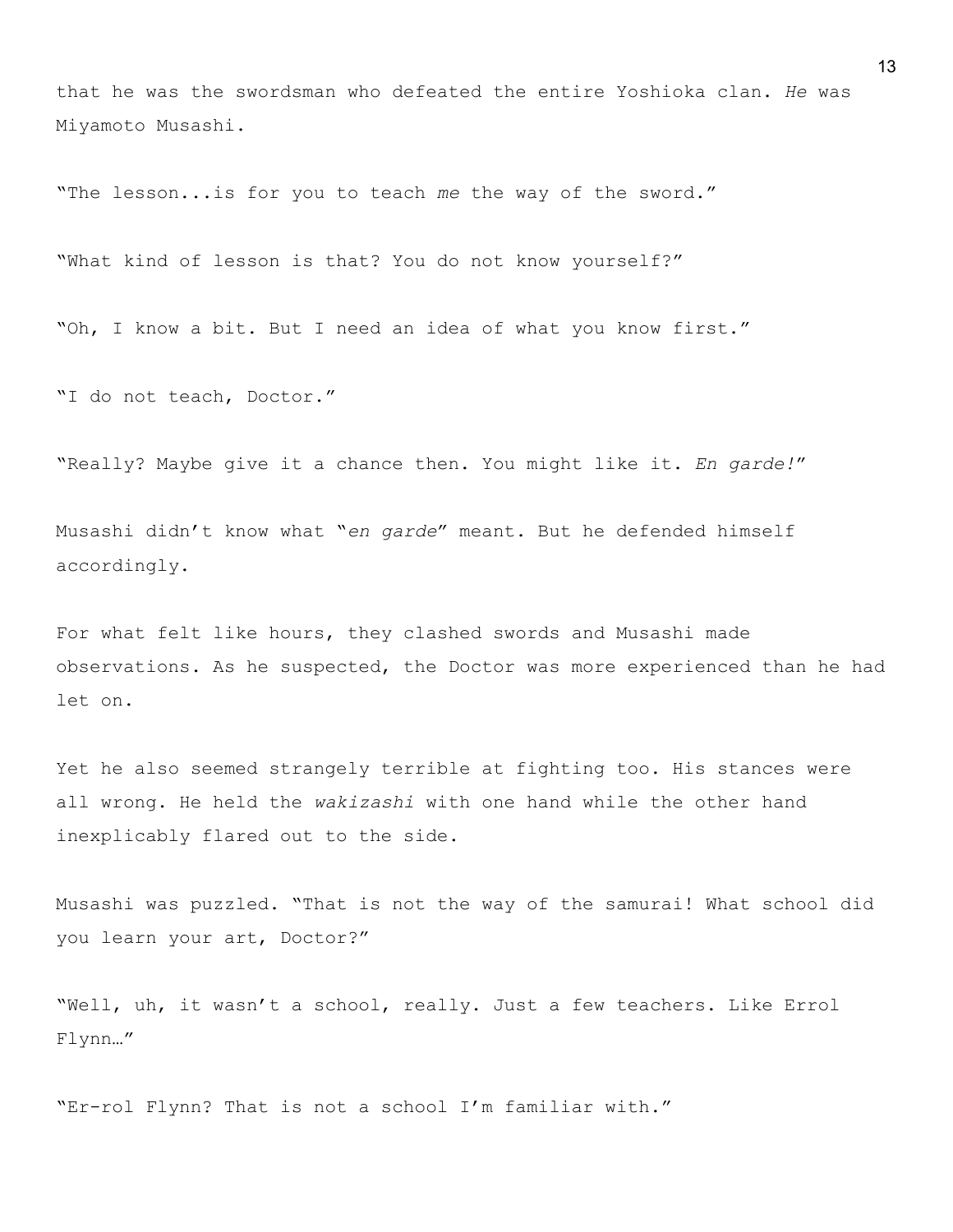"No, I suppose you wouldn't be."

Musashi shook his head. Perhaps if he survived his bout with Shishido, he could challenge the clan of "Errol Flynn" next.

Still, he focused on showing the Doctor everything he knew. The guard positions. The forms. The ways of gripping the sword.

"You must hold the sword with the thought of slashing the opponent."

The Doctor tried to hide his smile. "Now that feels familiar." He knew exactly where he had heard it before: it was a passage from Musashi's very own *Book of Five Rings*. Perhaps Musashi's confidence was coming back.

Except the ronin snapped at him. "No! Not like that!"

The Doctor fixed the grip on his sword, but something was nagging in the back of his mind. His plan didn't seem to be working because Musashi didn't seem that much more confident. In fact, he seemed...angrier.

"You're a fraud, Doctor! You can't even grip a sword properly!"

"Now that's a bit harsh." The Doctor looked almost hurt. "I'm a good century out of practice!"

"Enough! If you are a warrior, defeat me!" yelled Musashi. Furious, he struck the Doctor's *wakizashi*. Thankfully, the Doctor stepped back and managed to parry a few more of the blows.

*Well this is exciting,* thought the Doctor as he grinned. *I'm dueling Miyamoto Musashi*. His face dropped as another thought sunk in. *I'm dueling the undefeated Miyamoto Musashi*.

14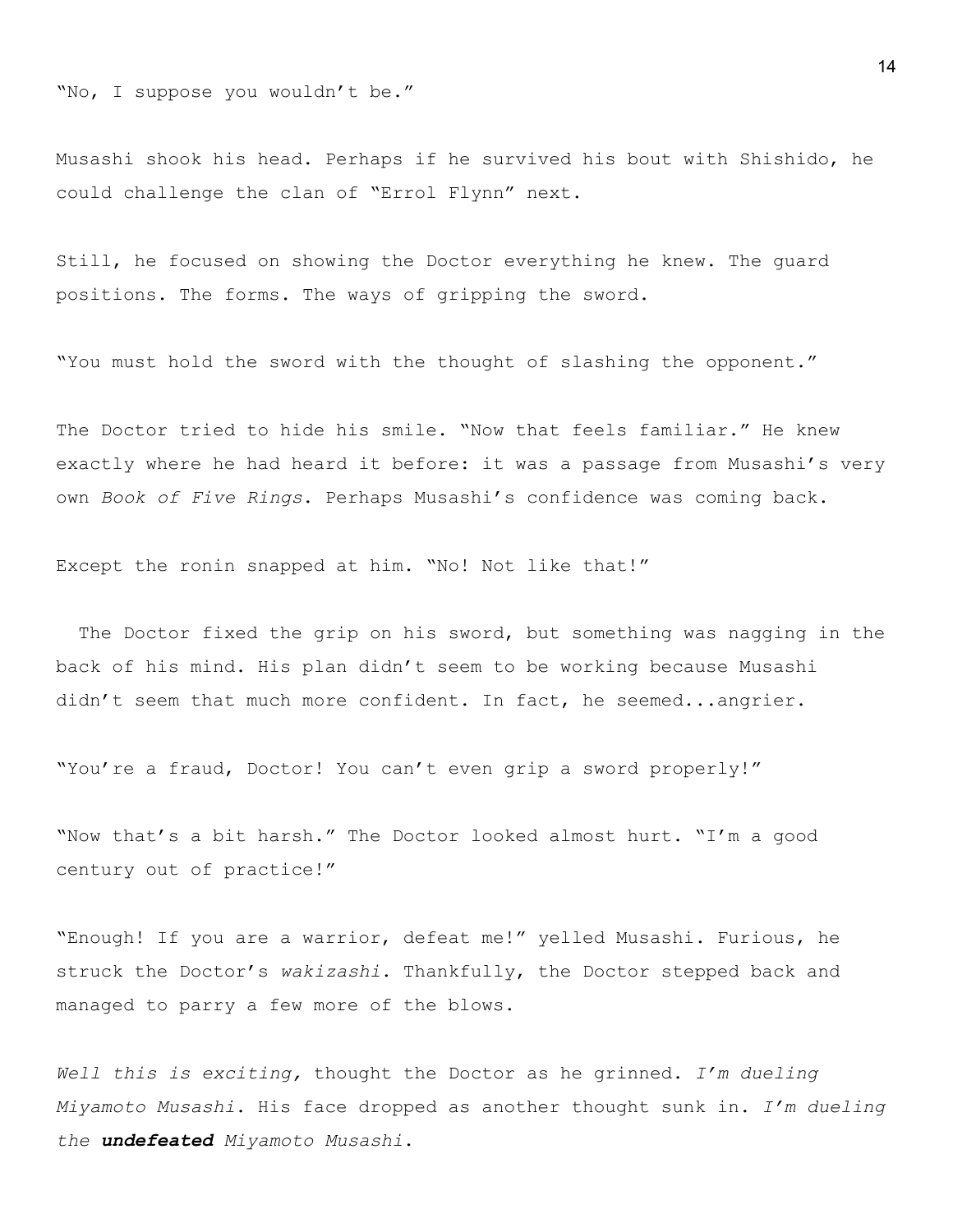Yes, he had been trained by Errol Flynn. Richard the Lionheart. Cleopatra's guards. He dueled against the Master and others. But Musashi, even this early in his career, was in another class entirely.

Musashi struck the *wakizashi* enough to make it fly out of the Doctor's hands. *Oh dear,* thought the Doctor as Musashi charged directly towards him. *I have a few regenerations left, but it'd be embarrassing to have to use one from this.*

Without a sword, the Doctor had only one recourse left. He dodged out of the way of the *katana* and reached into his coat pocket, gripping the cold steel hidden there.

Musashi thrust the *katana*, realizing too late that he had missed, as the Doctor brought the sonic screwdriver right up against Musashi's ear, turning it on at full power.

The sonic blasted Musashi's ear drum.

The samurai cried out in surprise. He grabbed his ear as his back arched. The Doctor saw the opportunity and proceeded to flip Musashi in the air. The *katana* went flying as the ronin landed on his back, knocking the wind out of him.

Musashi stared up at him from the ground, shocked, as the Doctor dusted himself off. "In case you were wondering, that was Venusian aikido."

"What was that...instrument?!"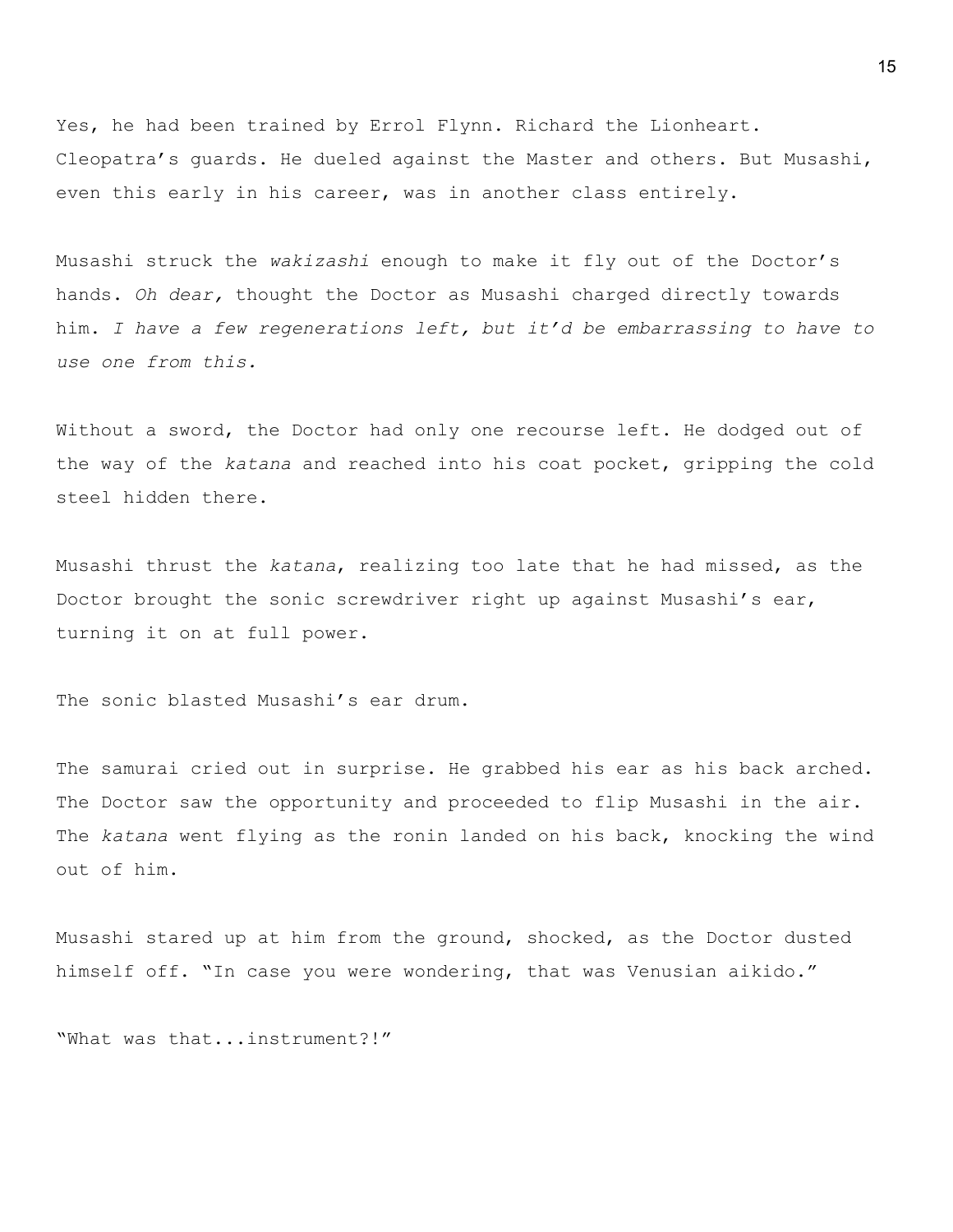"Oh this? Sonic screwdriver." He buzzed the screwdriver in front of Musashi. The ronin was not amused.

"You claimed to not carry weapons!"

"It's not a weapon. Well, most of the time."

Musashi rolled over and picked himself up. "This was a duel of swords. And you cheated!"

"Cheating? *Cheating*?! No such thing. In every fight, you have to use what's at your disposal."

Musashi turned his back and started walking away. "This lesson is over!"

"Musashi, wait!" But the ronin did not listen.

"Leave," cried out the ronin as he picked up both the *katana* and *wakizashi*. He headed back to the barn, storming off.

The Doctor watched him go, wondering if he had just made everything worse.

#### \*\*\*\*\*\*\*\*\*\*\*\*\*\*\*\*\*

It didn't take long for the Doctor to find him. Musashi was back in the barn by the TARDIS. This time, however, he was meditating in the hay.

He didn't need to open his eyes to feel the Doctor's presence.

"I told you to leave."

"I wanted to apologize. And confess...I don't know how to defeat the *kusarigama*. I lied."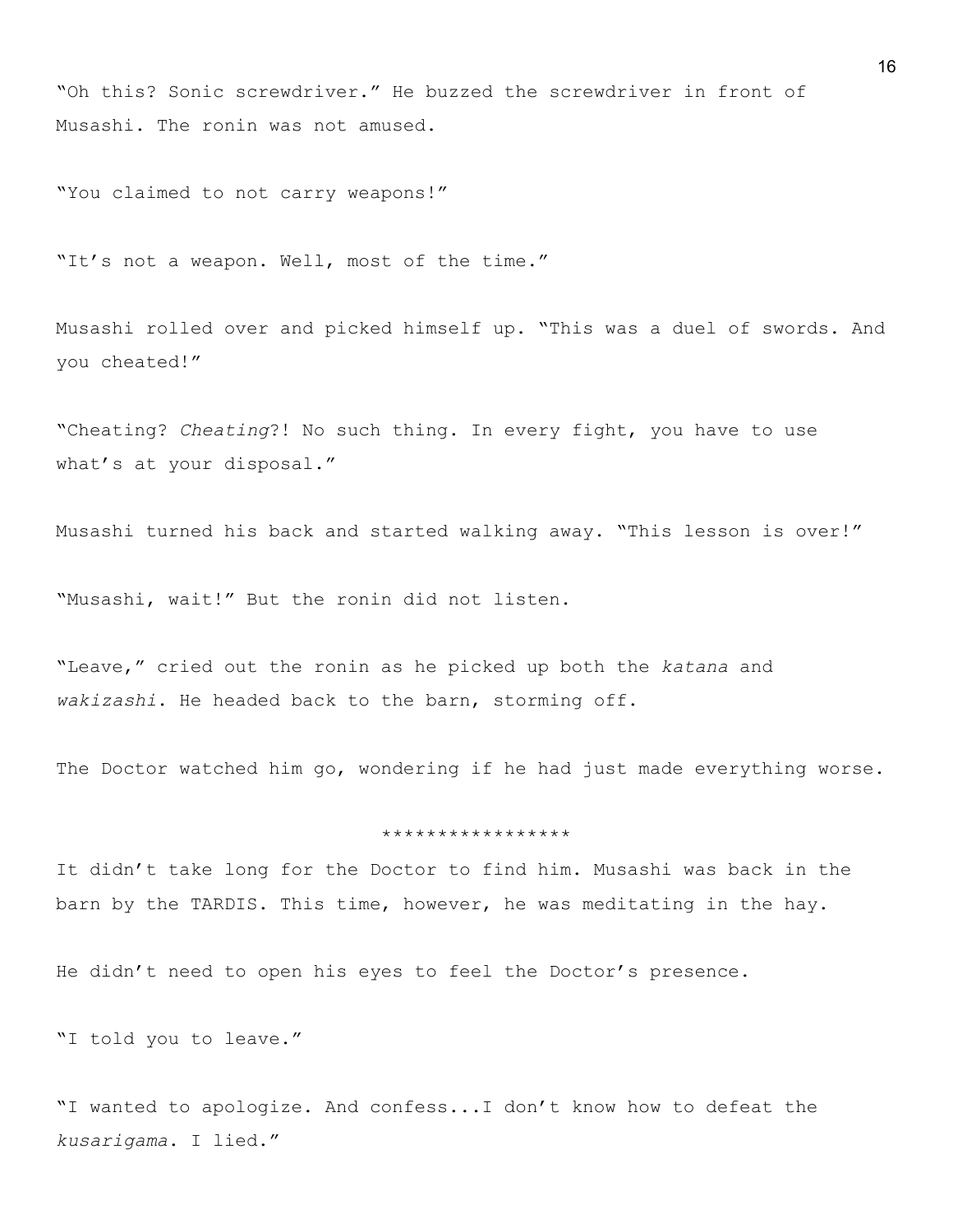"I know." There was a pause. "But I should...apologize as well." Musashi shifted in the hay. Clearly, apologies didn't come naturally to him.

"I should not have attacked you in that way. I followed feelings rather than reason."

"We all do, from time to time."

"Yes, but I am used to instilling that anger in others. I am not used to feeling it myself. Why did you lie about your knowledge?"

"I thought in having you train me, you'd regain your confidence. Remind you of who you are."

"Your strategy did not work, Doctor. You only reminded me of who I *used* to be."

"It's natural to be afraid of death, Musashi."

"It is not just fear of death. If I knew I were to die tomorrow, I would be at peace. If I knew I were to live, I would be even more at peace. It's *not* knowing either outcome...that is the hardest part of all."

"Ah yes, uncertainty. Believe me, I know how that feels."

Musashi opened his eyes, but his body remained still. "Who are you really, Doctor?"

"What do you mean?"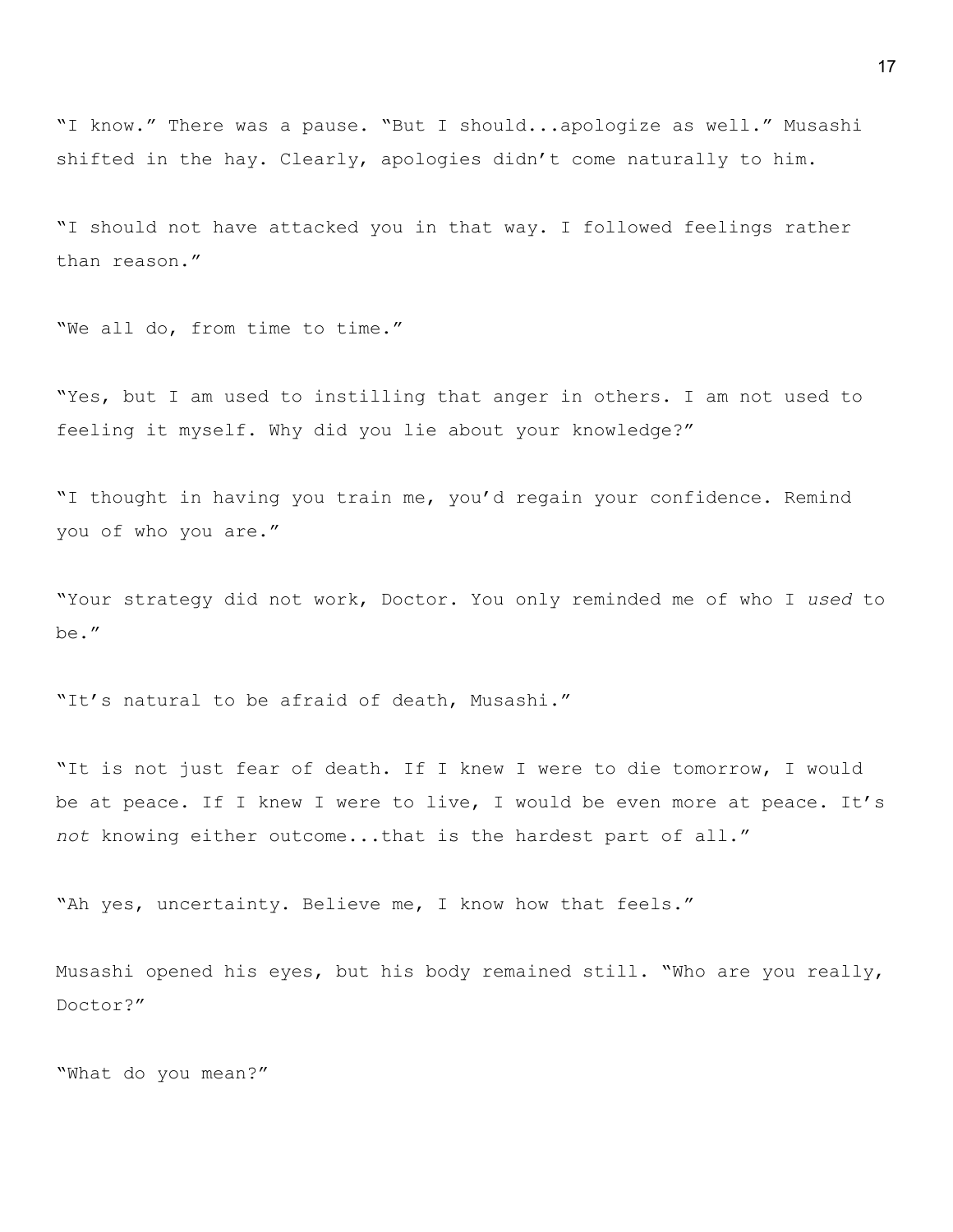"You appear like a warrior. Yet you refuse to be one. You do not look as if you're from this land. But you know as much about it as I do. Clearly there's more to you than what you present."

"You could say I'm like you. A wanderer."

"You are a ronin, too?"

"A ronin..."

"A samurai without a master," translated the swordsman, mistaking the Doctor's musings for a question. But the Doctor was more surprised by the comparison than anything.

"Well for one thing, 'master' isn't a term I'm particularly fond of. But let's just say that yes, I *am* a ronin, like you. And like you, I have a battle to go to myself. Well, more of a war, really. I've been trying to avoid it. But I'll have to fight it eventually. It's inevitable."

"That is not the way of the warrior."

"I told you, I'm not a warrior, I'm a Doctor."

"All men are warriors in their own way. And a warrior must be prepared to go into battle at all times. Even at the cost of his own life."

"Sounds an awful lot like the Sontarans."

"That is another clan I am unfamiliar with."

"Perhaps I should introduce you. You'll get along splendidly-"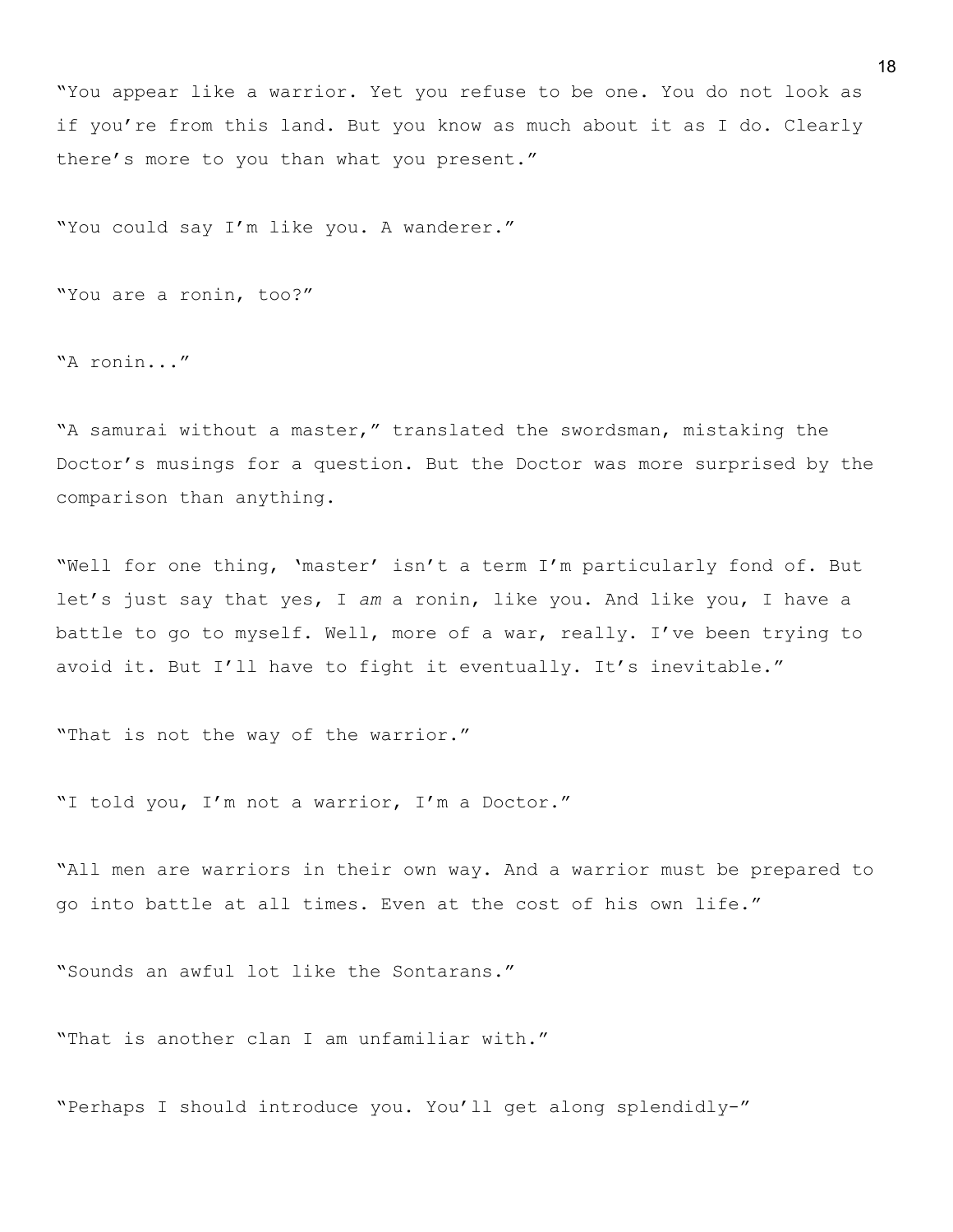Musashi ignored the comment. "Whether you are ronin or not, there is a code you have to live by: better to face death head-on than live as a coward for the rest of your days." Musashi suddenly trailed off. As if struck by the reminder.

"What is it?"

"If I *am* to abide by that code, then I *must* face Shishido tomorrow. Even if that means I die." He looked over at the Doctor. His face was still stone but his eyes were filled with gratitude.

"Perhaps you reminded me of who I am after all." The Doctor smiled. "There is no better reminder of your principles than passing them onto another. If I survive tomorrow, maybe I *will* take up teaching."

"I'd say you may have a knack for it."

"I am ready." And with that, Musashi closed his eyes and went back to meditating, prepared for the duel ahead.

The Doctor, satisfied, left the barn. There was one more thing he needed to do before the mission was over.

#### \*\*\*\*\*\*\*\*\*\*\*\*\*\*\*\*\*

Hours later, the Doctor stood outside Shishido's home.

Getting in would be easy. He'd just need the sonic screwdriver. Plus it appeared that Shishido was already asleep for the night.

No, the difficult part was moving *without* making a sound as he carried the replacement gold chain by his side.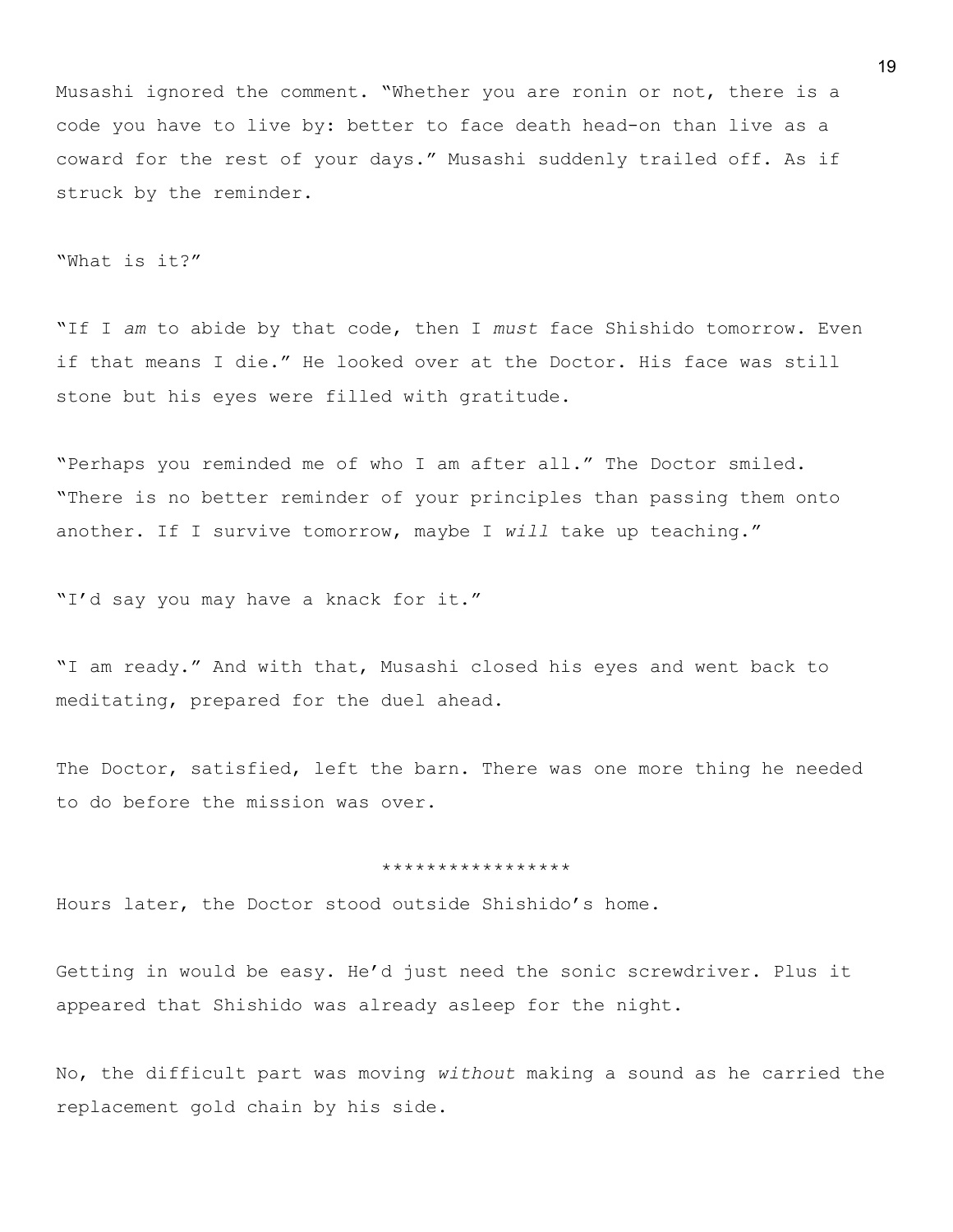After leaving Musashi to meditate, he had taken a quick trip to a blacksmith in 1821 who owed him a favor after he saved him from a Cyberman. Once the chain was crafted, the Doctor returned to Japan, prepared to make the switch that would allow Musashi to win.

Inside, the Doctor scanned the house, knowing that the weapon would be by the warrior's side. Sure enough, he found Shishido lying on the floor next to his wife. The *kusarigama* lay right next to him. Carefully, the Doctor lifted it from the ground and carried it outside.

He hoped he kept enough distance that the sonic screwdriver wouldn't wake anyone inside. He found the bottom of the hilt, where the chain was attached to the sickle, and aimed the screwdriver.

After a quick buzz, the Aurorium steel came right off.

The Doctor then took the replacement chain from the blacksmith. Another buzz from the screwdriver and it attached.

It wasn't a perfect copy. Surely, Shishido would be able to tell from the weight that something was off with the new version. But the Aurorium steel would at least be gone, leaving the two men to fight a fair fight.

Satisfied, the Doctor snuck back inside the house. His job was finished. He would go back to the TARDIS and allow history to take its course. Let Musashi defeat Shishido.

But something was nagging at the back of his head. *For Musashi to win, Shishido would have to die.* The Doctor knew that was part of history. But in setting history right, would that make him responsible for the man's death? He didn't need to stick around to find out.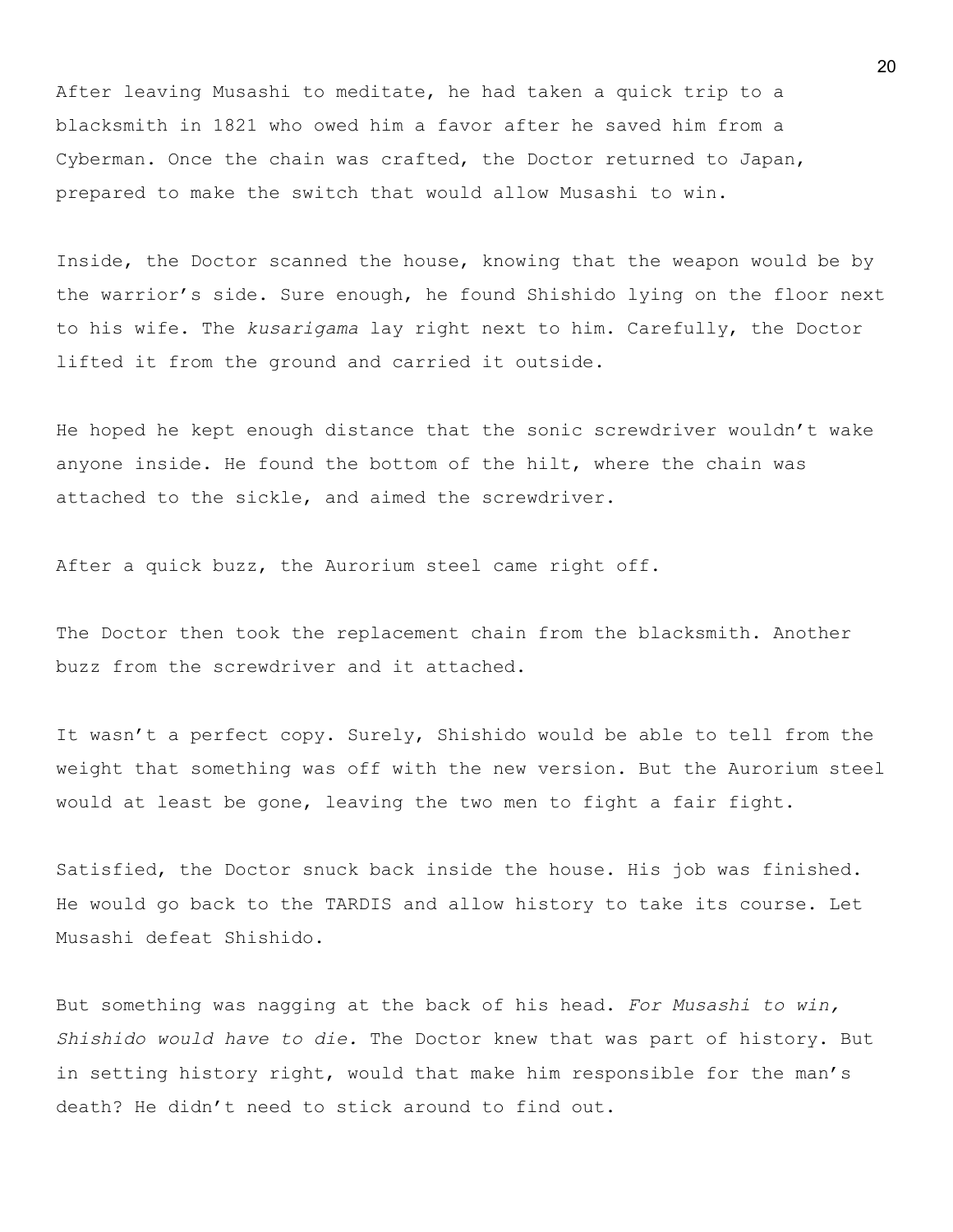The Doctor left the chain on the ground to Shishido. In his mind, he apologized. There would be nothing he could do to save him. As he turned, he froze.

Standing in front of him was a small child, around three years old. Staring at him in wonder.

The Doctor stared back in return. He then put a finger to his mouth as he moved towards the door. The child looked on with curiosity.

Then started crying in fear.

The Doctor bolted before Shishido could wake up. He had no wish to face an angry ronin in the middle of the night.

As he ran outside, he overheard Shishido addressing the child. "What is it?!"

But then the warrior's voice shifted and became soothing. Comforting his child.

*Shishido has a son,* thought the Doctor. *Why did I have to see he has a son?*

### \*\*\*\*\*\*\*\*\*\*\*\*\*\*\*\*\*

Inside the TARDIS, the Doctor stared at the controls, thinking over what he had seen. *Take off now,* a voice told him. *Forget Shishido's family. Leave Musashi to duel him. Let history play out as it should.*

But he knew he couldn't.

Musashi wouldn't just be killing any opponent. He'd be killing a father.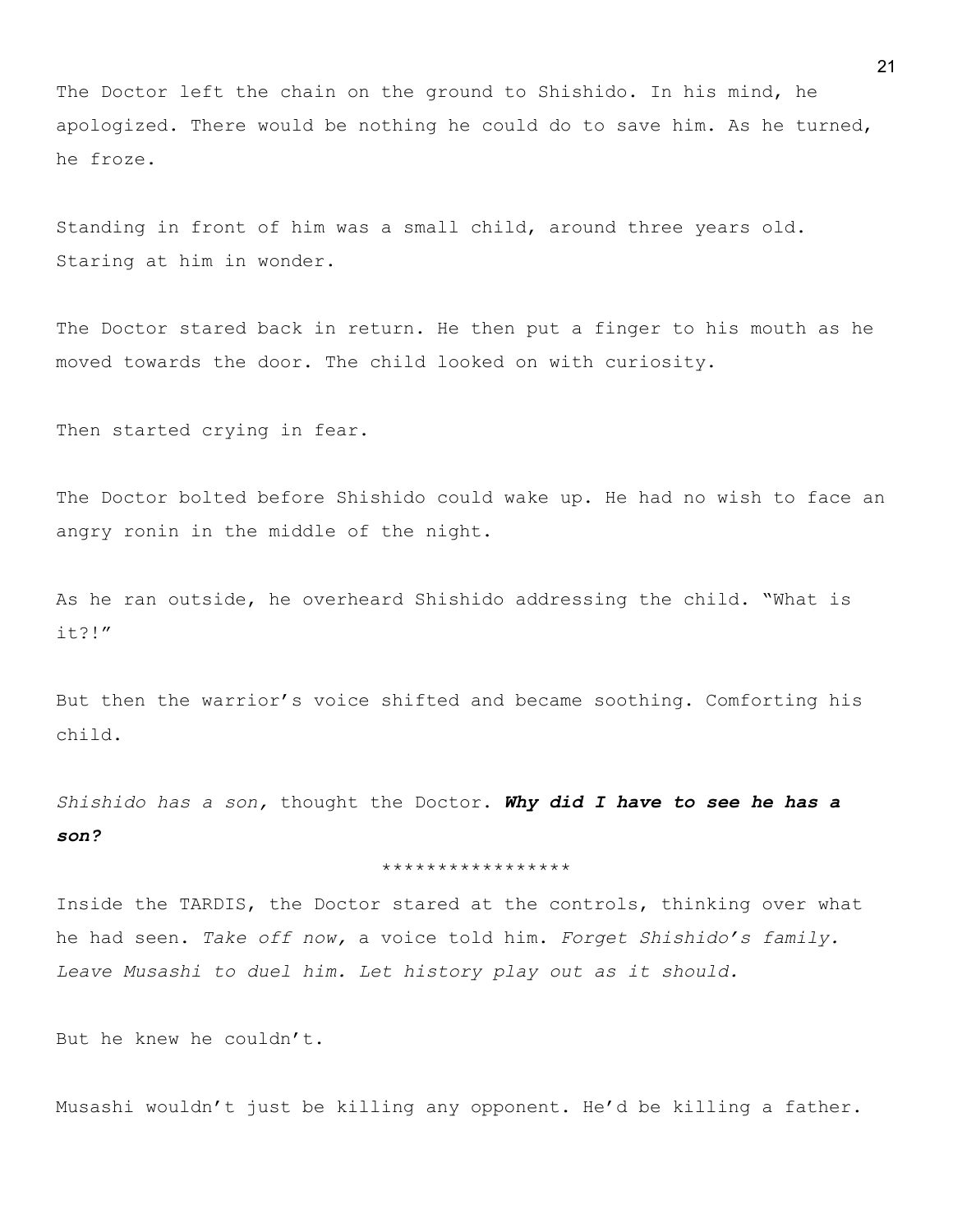And judging from the culture of this time period, the son would surely want revenge for his father's death. He'd want to kill Musashi. Train his whole life for it.

And if Musashi really were left undefeated and died of old age, then that meant Musashi would kill him. Shishido's son would have to die too.

Could the Doctor save the child from the same fate as his father?

No. He was a Time Lord. It was his *duty* to make sure that history was intact. With the Time War ripping the fabric of reality, this was now more important than ever.

Tomorrow, a man would have to die and it couldn't be Musashi. The ripple effect would be enormous.

On the other hand, if he allowed history to happen and let Musashi kill Shishido, he'd be allowing *both* the man *and* his son to go to their deaths. Could he stand idly by and allow it to happen?

It was an impossible choice.

The same choice that he had been running from this whole time. The choice of fighting the Time War.

He knew he *could* join the Time Lords against the Daleks. They had tried to recruit him countless times. But each battle would be at the sacrifice of other planets. Other universes. Other lives.

He couldn't be a part of that. Yet even now, no matter where he went, death always seemed to follow. It was the inevitability of battle. Of war.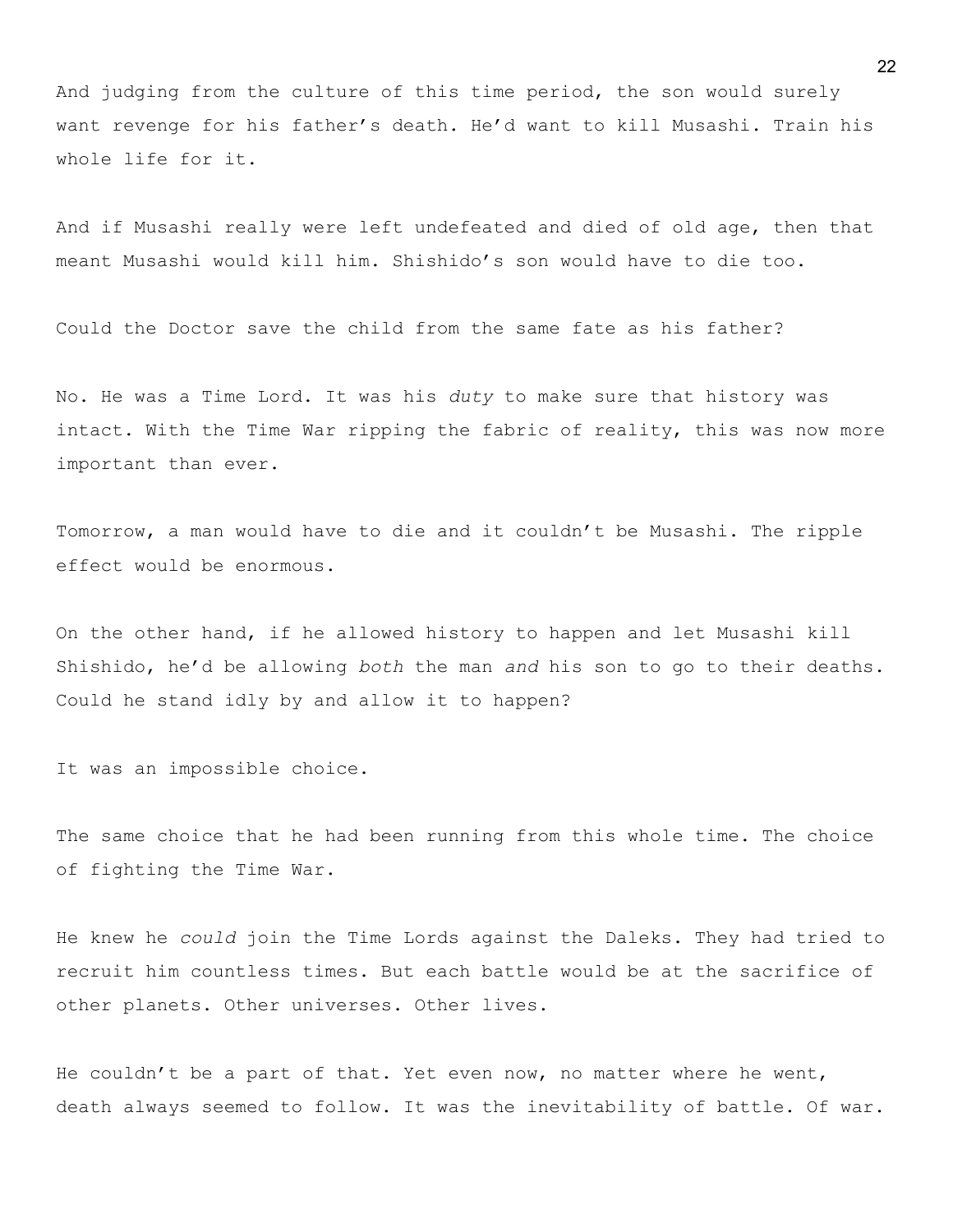The Doctor seated himself next to the console. Taking a page from Musashi, he closed his eyes. It was time he did a meditation of his own.

\*\*\*\*\*\*\*\*\*\*\*\*\*\*\*\*\*

Musashi stepped onto the field the next morning, making his way towards Shishido. He had spent the entire evening in a meditative state. Yet despite not getting any sleep, he felt as alert as he did three years ago when he faced the Yoshioka clan. Better still, he had worked out his strategy on how to defeat his opponent.

He took a breath and stepped into battle.

Shishido grimaced as Musashi approached. "I didn't think you'd show."

"Let's get this over with."

Shishido pulled out the *kusarigama* sickle and began swinging the chain over his head.

Musashi unsheathed the *katana*. The two men faced each other, sizing each other up. The sun glared off Shishido's chain but Musashi knew to keep it only in his peripheral vision so it wouldn't blind him.

He exhaled as he kept his distance. If the Doctor had been true to his word, his opponent's chain had been replaced with regular steel. But even if the Doctor failed, Musashi was ready.

Shishido swung the chain faster. And faster. Then he launched the chain forward.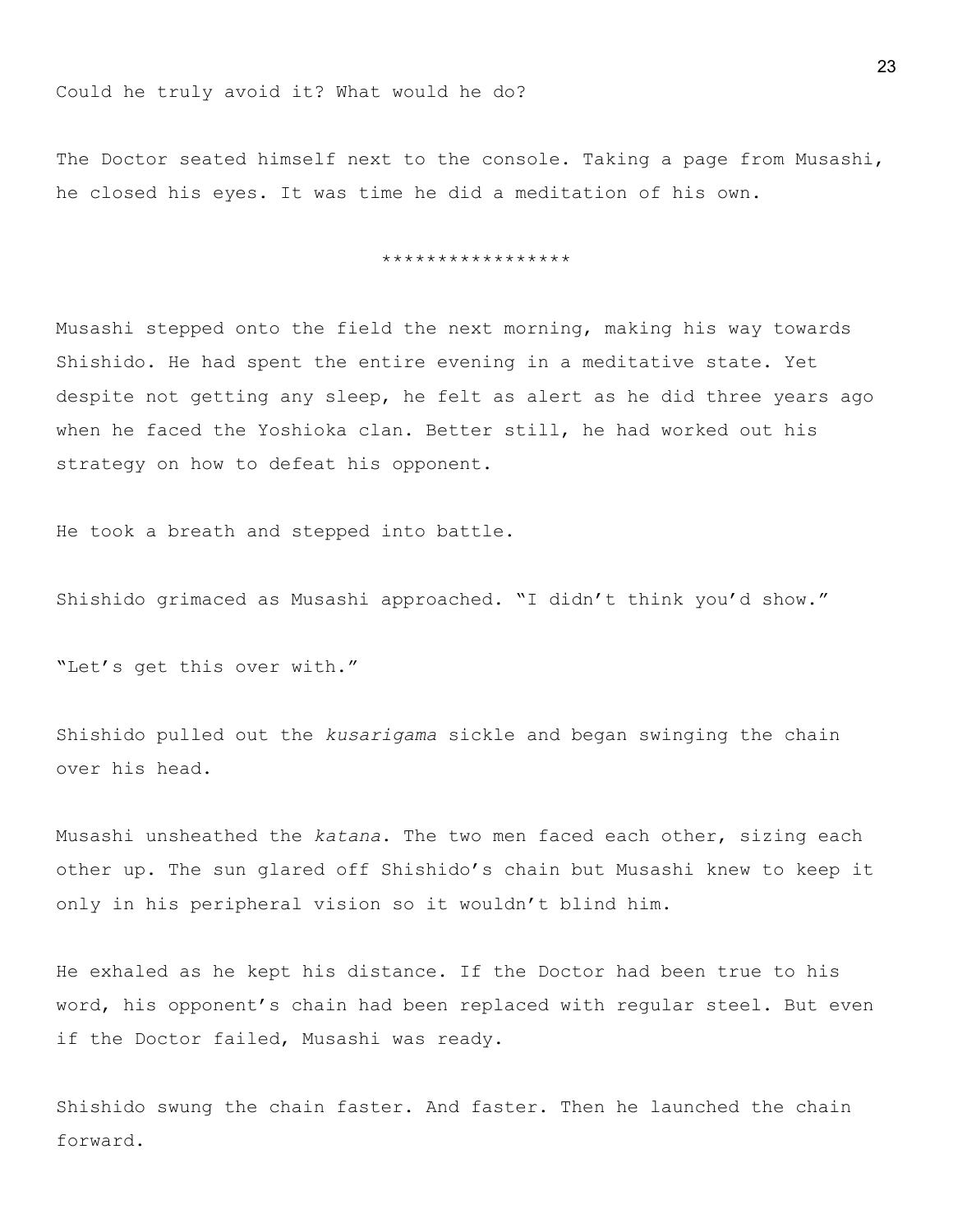As expected, it wrapped around Musashi's *katana*.

Shishido smiled. His victory was guaranteed now, as he pulled on the chain, letting it drag the ronin towards him. His other hand held the sickle, ready to grant Musashi the same fate as all the others.

But Shishido's heart skipped a beat.

Because Musashi was *smiling back*. His hand reaching for the *other* scabbard around his waist and drawing...the *wakizashi*.

Musashi had brought a *second sword* to their fight.

The *wakizashi* came for Shishido. And Shishido's life seemed to flash before his eyes as the glint of the blade blinded *him*.

Suddenly, a voice rang out.

"STOP!"

Just then, Musashi *missed*, stabbing the *wakizashi* into Shishido's shoulder.

Shishido dropped the *kusarigama* and landed on the ground, wounded, as the Doctor ran up to them.

Musashi looked shocked. "Doctor, what are you doing?!"

"This duel is over, Musashi. Let him go."

The ronin was astounded. "The duel is *not* over!"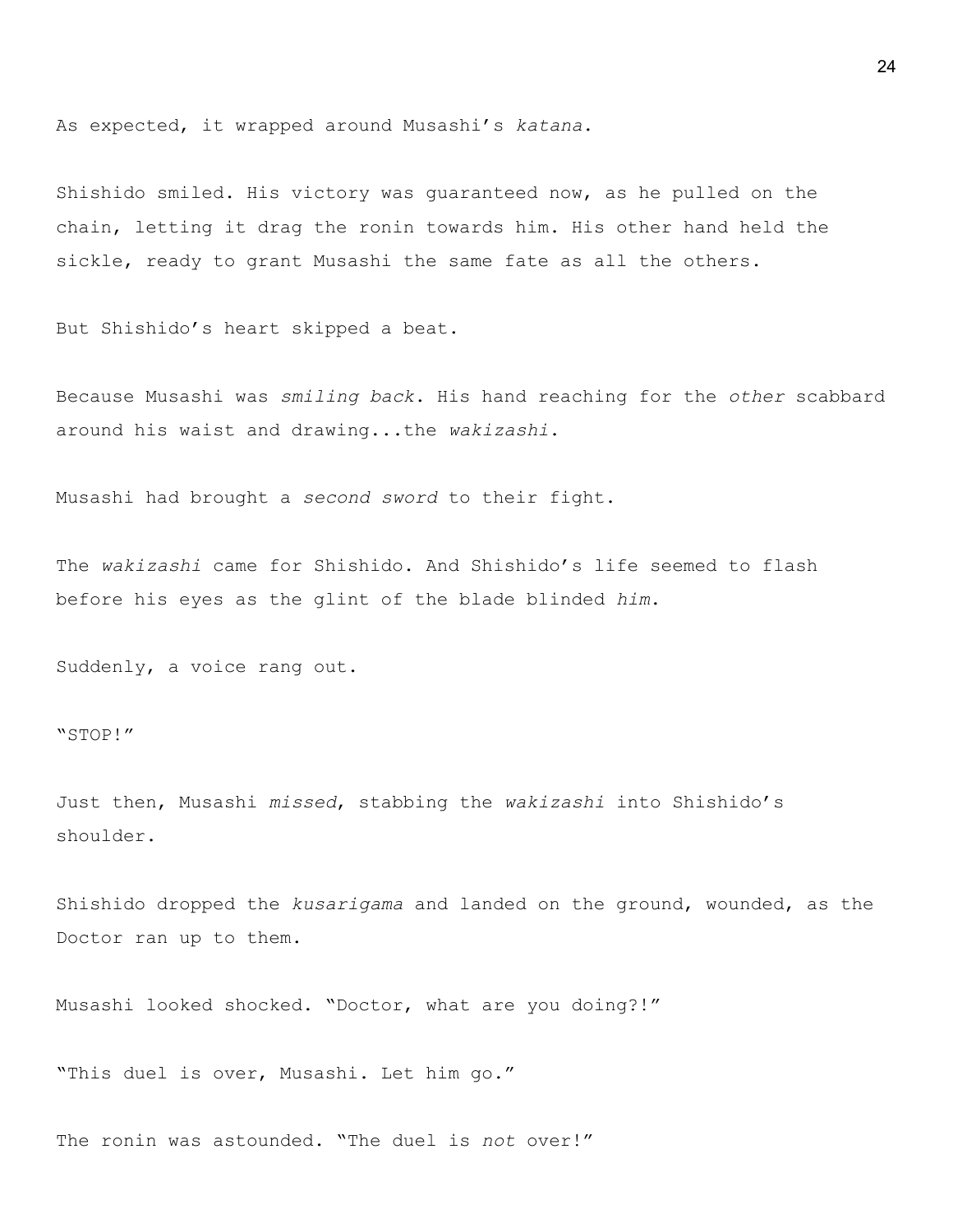"I'm afraid it is. You've already proven who's the better fighter here."

Shishido looked up from the ground. "Let him kill me. He has already taken my honor."

"Oh please. That's just ego talking. You don't *really* want to die."

"I am a samurai! I am meant to die by the blade."

"And if you *really* believed that, you would've used a different chain."

Shishido looked shocked. "How do you know this? Who...who are you?"

Musashi interjected, "He is the man who helped me beat you. He is the Doctor."

The Doctor stepped in between Musashi and the wounded man. "Let me guess. Years ago, you came across a wreckage. A crashed spaceship, where you found the gold chains. Once you saw they could draw swords to it, you knew they could help you in a fight. They worked too well, Shishido. They turned you into a coward."

"I am not a coward, I am a warrior!"

"No, that's where you got it wrong. A warrior isn't someone who wins every battle. A warrior is someone who fights *without* knowing he'll win or lose. Who fights *without* knowing the outcome. *That's* true courage. But you lost that long ago."

Shishido looked down in shame, knowing the Doctor was right. "Give me the sickle. I will commit *seppuku*."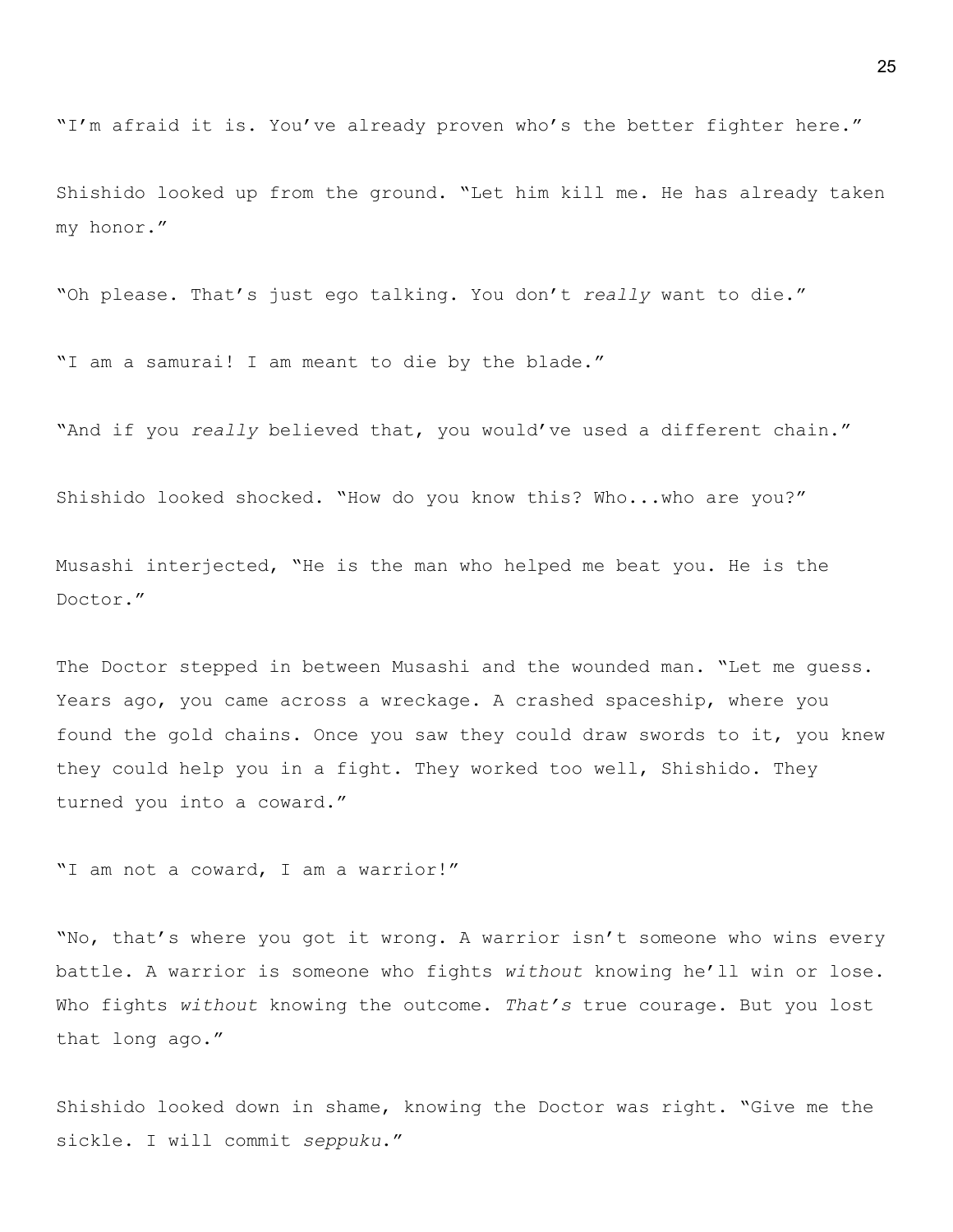Musashi reached for it but the Doctor stopped him. "What is it with this era, thinking everything can be solved with violence? There's another way."

"Which is?"

"Give up this life, give up the sickle. Let the warrior known as Shishido die here today. But live on as a man. For your wife and son, at least. There's no honor left in fighting, but there's still honor in caring for the ones you love."

Shishido considered. He thought of his honor and his reputation.

But then he thought of his family. His son. The choice was simple.

"Then today is my last duel."

#### \*\*\*\*\*\*\*\*\*\*\*\*\*\*\*\*\*

They carried Shishido back to his farm where his wife had dressed his wounds. He would never be able to lift his arm again, but he wouldn't need to. For the rest of his days, he'd raise his family as a farmer.

Word spread in Edo that Shishido had been defeated. Since no one ever saw him again, most assumed that Musashi had killed him.

Only the farmers on the outskirts of Edo knew the truth. And their son would grow up, hearing stories of his father's days as a warrior from the man himself. When he would hear the name "Miyamoto Musashi," he would not feel vengeance. Instead, he would feel gratitude for the ronin who spared his father's life.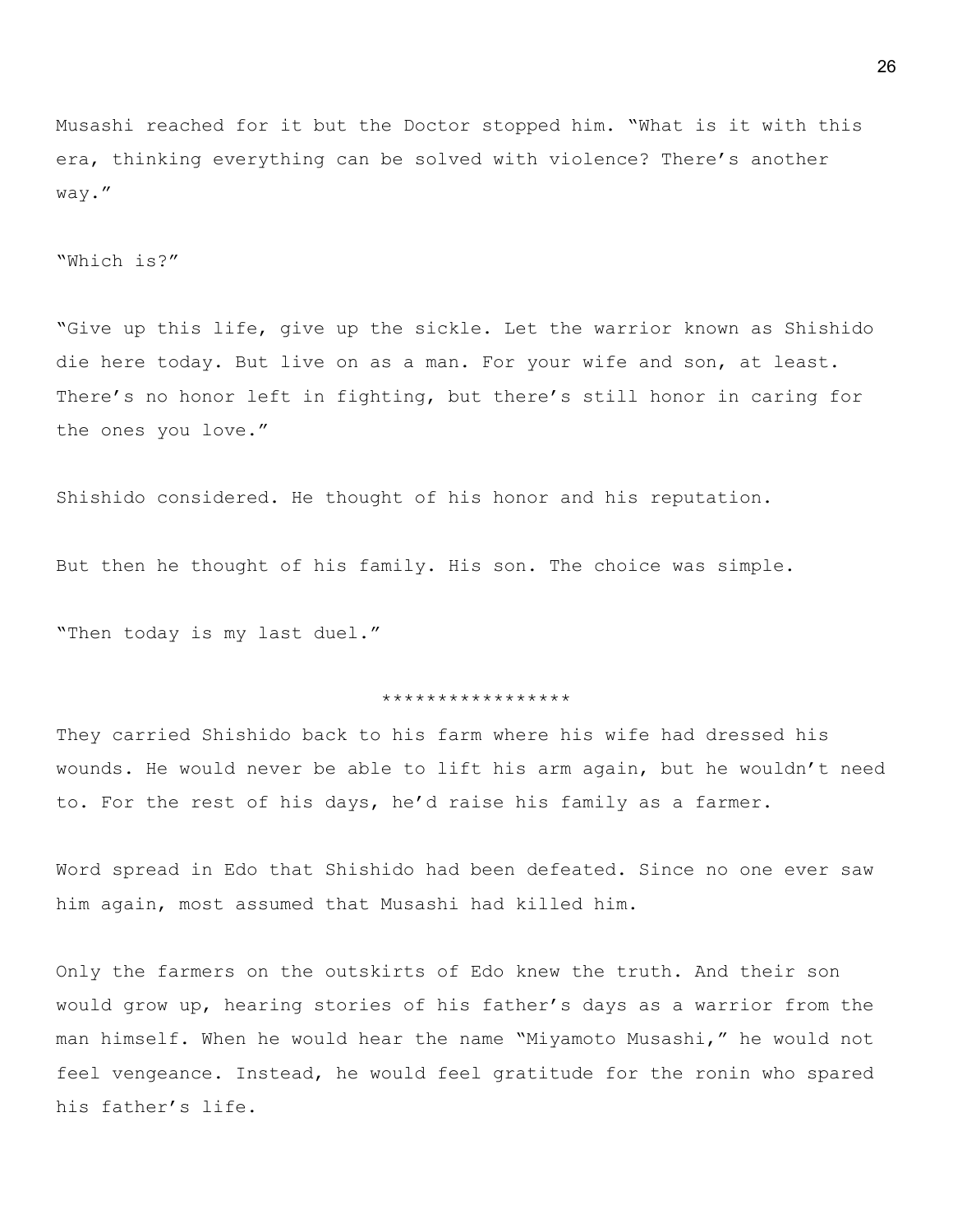After returning Shishido home, Musashi walked the Doctor back to his TARDIS. "So you figured out how to defeat the *kusarigama*."

"In every fight, you have to use what's at your disposal," quoted Musashi as he patted the *wakizashi* by his side.

"Of course. Two swords."

*That* was why Musashi needed to go into this duel. It was *here* against Shishido that Musashi had established his famous two-sword technique. The one that he'd teach for decades. The one that he'd write about in *The Book of Five Rings.*

Musashi bowed. "Thank you, Doctor. May you gather the strength to face your own battles. The way you helped me face mine."

The Doctor bowed in return. "Thank *you*, Musashi. And I think I already have." He returned to the TARDIS.

When Musashi turned his back, he heard the familiar sound of steel scraping against steel. He looked to see what was happening and watched as the blue box gradually faded away.

## \*\*\*\*\*\*\*\*\*\*\*\*\*\*\*\*\*

Inside the TARDIS, the Doctor congratulated himself for a job well done.

With Musashi surviving, he was ready to face his future duels. Gonnosuke. Sasaki Kojiro. The Battle of Shimabara. He would start the School of Two Swords. And write *The Book of Five Rings* to influence Earth for years to come.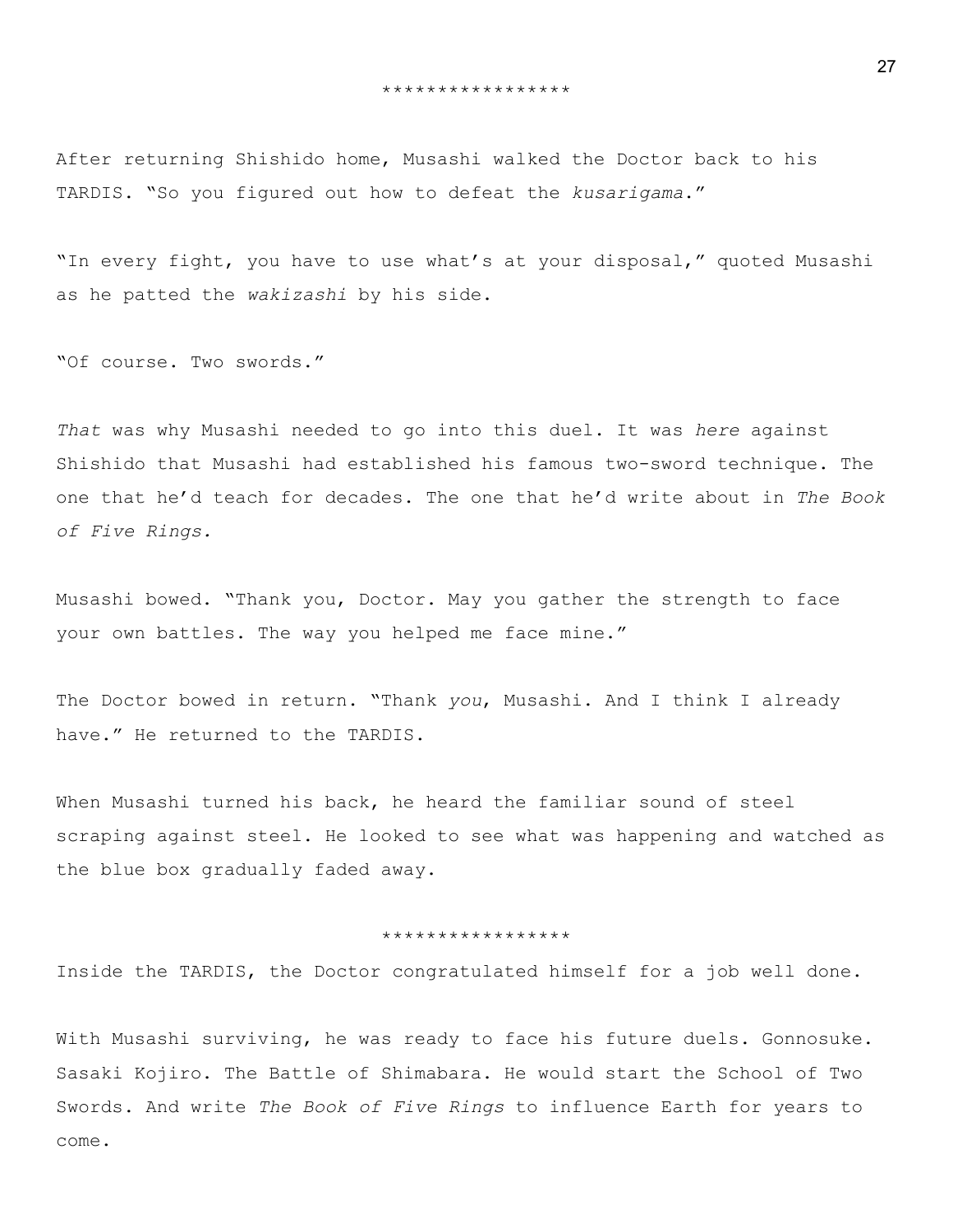Yes, the Doctor could say with confidence that he knew everything about Musashi's future. In fact, he *always* knew the future of the people of Earth.

But what of his *own* future in the Time War?

He thought back to Musashi's words.

"Better to face death head-on than live as a coward for the rest of your days."

Was that what he had become? A coward?

The Doctor had been avoiding the Time War because of the inevitability of death.

But here, in an era where death was rampant, he had found a loophole.

History had said that Musashi killed Shishido on the battlefield. But with no witnesses other than the Doctor himself, it would be easy for Shishido to take on a new identity and live the rest of his life in peace.

History was set right again. *With no lives lost.*

If he could find a way to do that in a fixed point in time, perhaps he'd be able to do it with the Time War. All he knew was that he had to try.

With a deep breath, the Doctor set the course for Gallifrey. His home. The heart of the Time War.